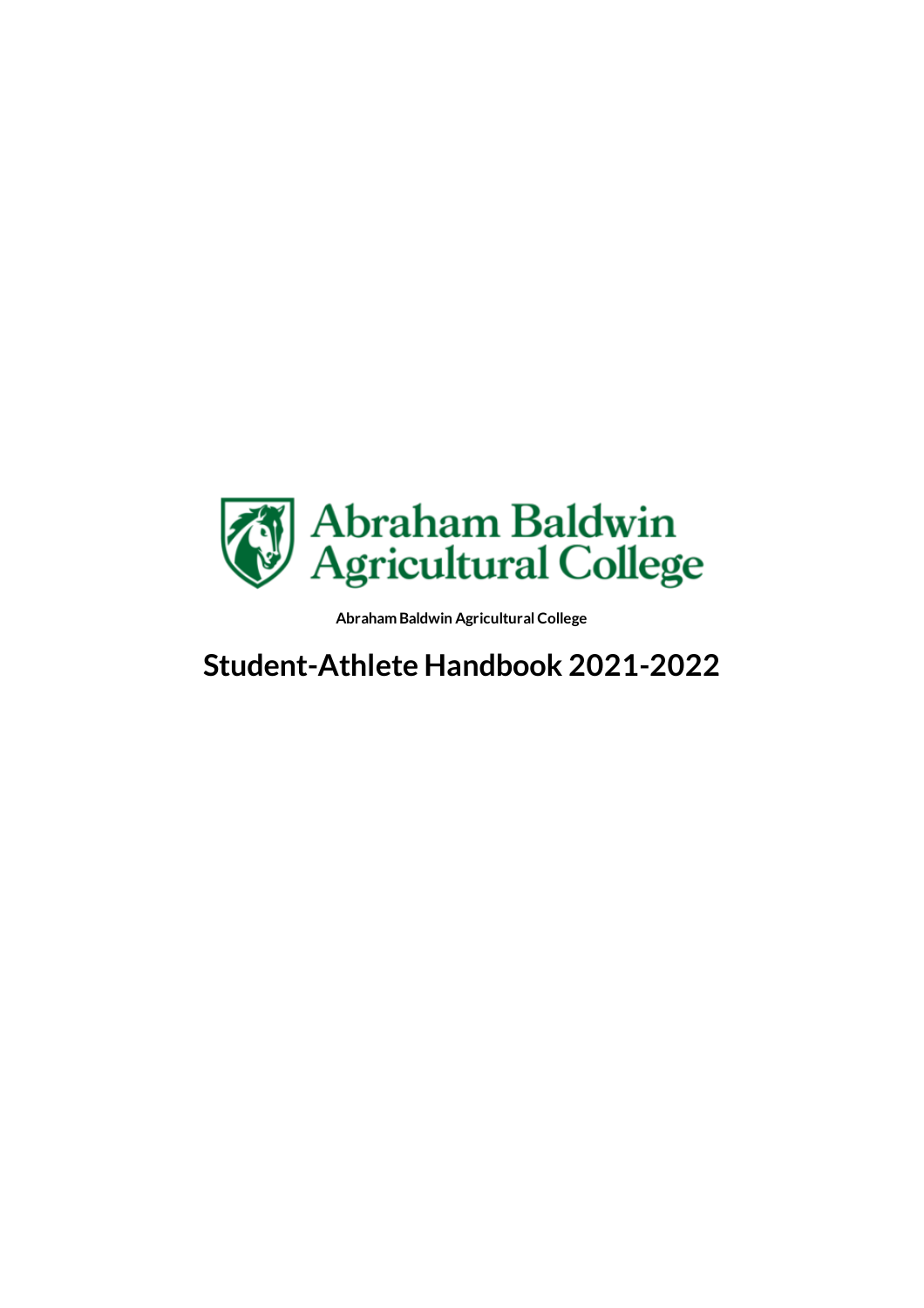| Student-Athlete Home                                      | 3              |
|-----------------------------------------------------------|----------------|
| <b>General Information</b>                                | 4              |
| Intercollegiate Athletics & Recreational Sports Directory | 5              |
| At a Glance                                               | $\overline{7}$ |
| <b>Student Responsibility</b>                             | 10             |
| <b>Student Code of Conduct</b>                            | 11             |
| Athletic Addendum to Student Code of Conduct              | 13             |
| Letter of Intent Agreement                                | 15             |
| <b>Athletic Training Services</b>                         | 16             |
| Social Media Responsibility                               | 20             |
| Use of Drugs                                              | 21             |
| <b>Class Attendance</b>                                   | 22             |
| Equal Employment Opportunity                              | 23             |
| Discriminatory Harassment                                 | 24             |
| Sportsmanship Policy                                      | 25             |
| NJCAA Information                                         | 26             |
| <b>Academic Support Center Resources</b>                  | 27             |
| <b>Team Information and Rules</b>                         | 28             |
| <b>COVID-19 ABAC Guidelines</b>                           | 29             |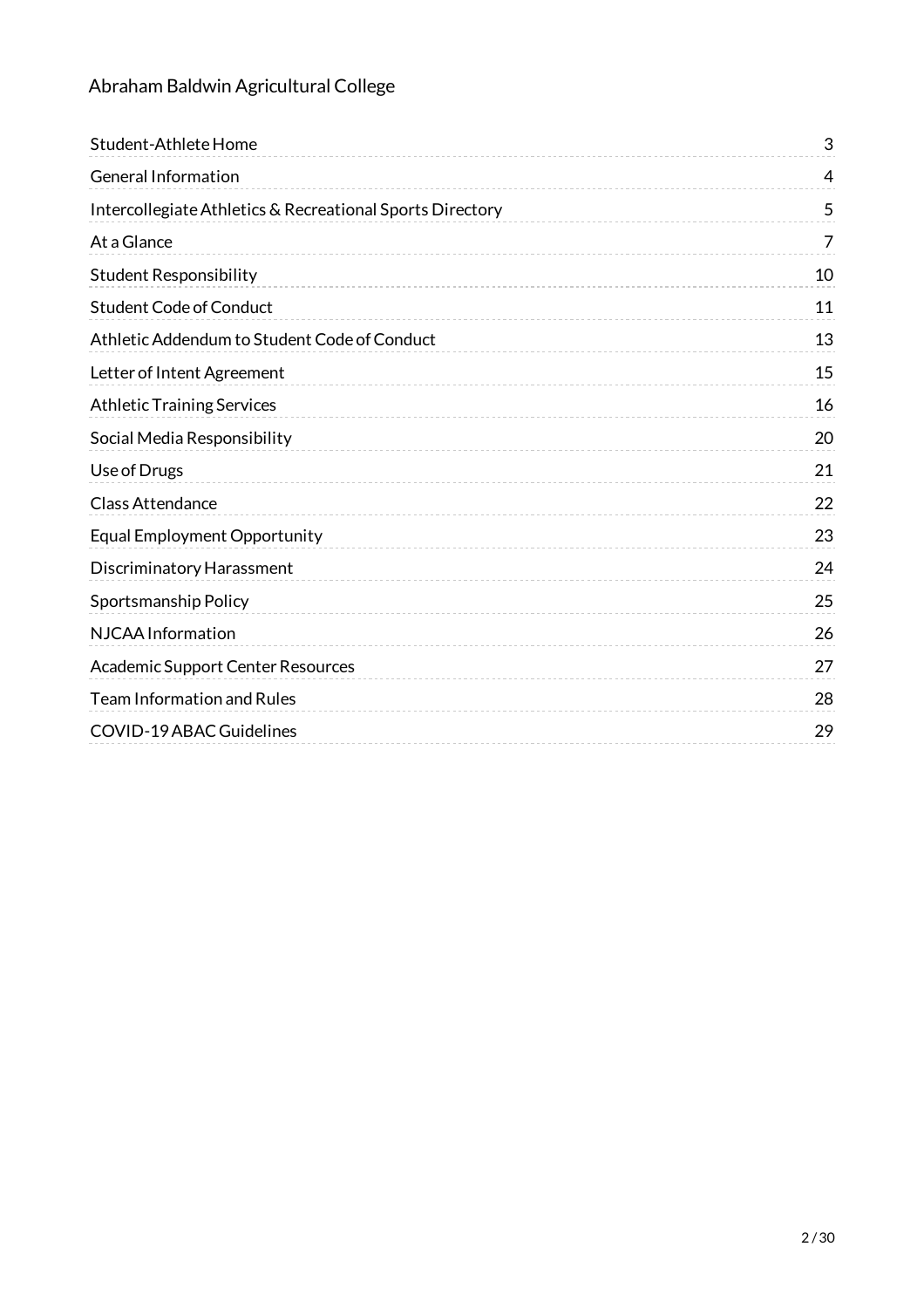## <span id="page-2-0"></span>**Student-Athlete Home**

ABAC Athletics' mission is to offer a regionally (GCAA) and nationally (NJCAA) competitive intercollegiate athletic program. Our focus is on building relationships with local and surrounding communities while providing a worthwhile experience for our studentathletes, teaching them the meaning of integrity and ethical conduct, the basic principles of amateur competition, sportsmanship, fair play, and the principle of equitable opportunity for all students including women and minorities. We seek to enhance the academic endeavors of ABAC by helping through our success to attract promising students. Above all, we recognize that the College's obligation is to provide our students with a level of quality education which leads to recognized academic achievement, contributes to their social development, and prepares them to continue their academic and athletic pursuits.

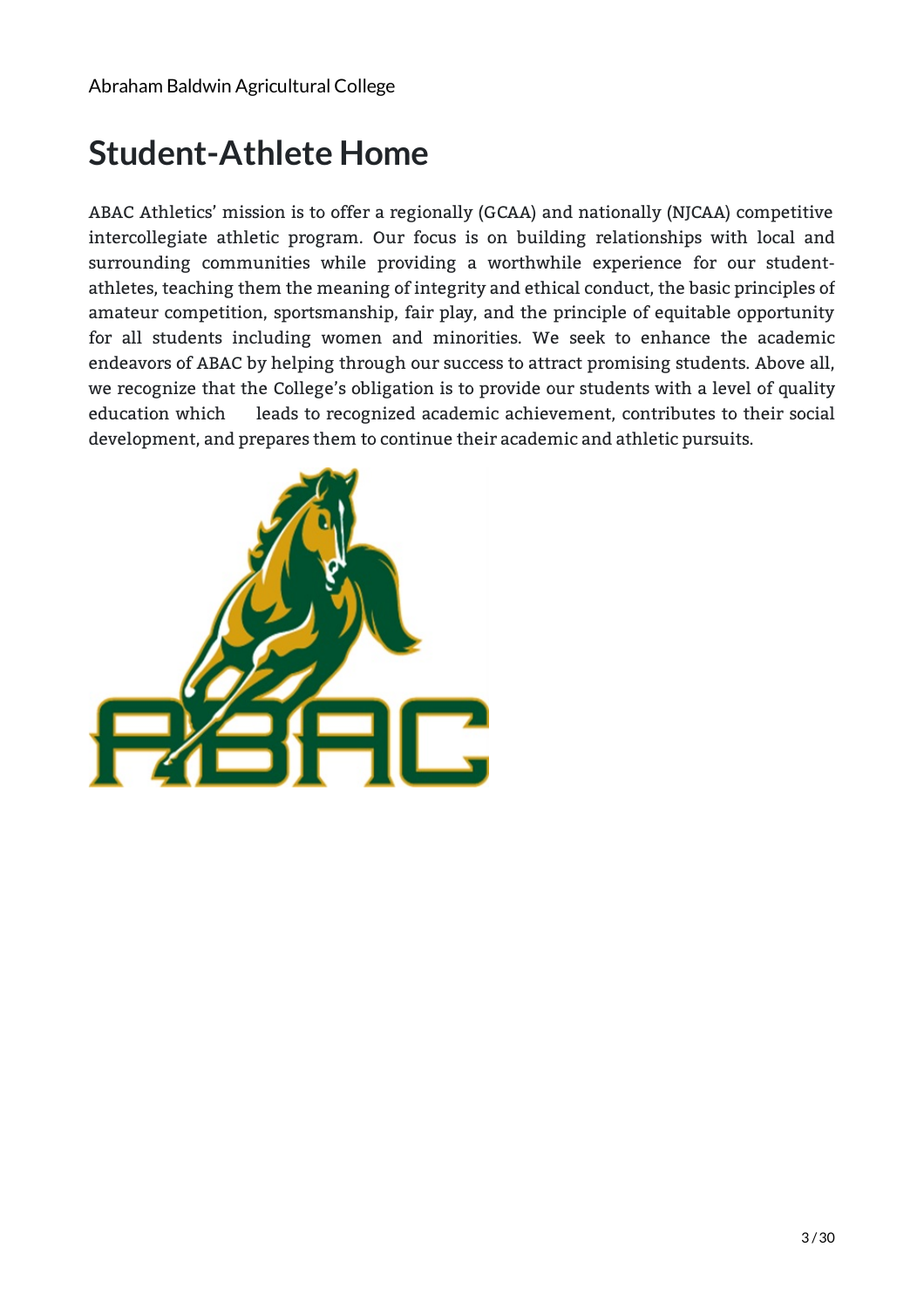## <span id="page-3-0"></span>**General Information**

### **ABAC Vision [Statement](file:///pages/null)**

ABAC aspires to be an institutional destination of greatness, a college where committed students seek a life-changing experience and are prepared to contribute positively to the communities in which they live and work.

### **ABAC Mission [Statement](file:///pages/null)**

Abraham Baldwin Agricultural College is a State College within the University System of Georgia. ABAC's mission is to provide excellent education by engaging, teaching, coaching, mentoring, and providing relevant experiences that prepare the graduate for life.

### **[About](file:///pages/null) ABAC**

Since 1908, Abraham Baldwin Agricultural College has provided unique, hands-on learning opportunities for students as the South's premier destination for Agricultural studies. Our offerings have grown a great deal since our founding, now including a wide range of more traditional 4-year degrees and paths to success including a highly sought-after nursing program, innovative arts and science tracks, and an ever-growing list of learning opportunities and majors for our students. A member of the 26-member University System of Georgia, ABAC is proud to support enrollment of over 4,000 students from 155 of Georgia's 159 counties, 18 states, and 24 countries. Our home is in Tifton, Georgia, a tightknit and thriving town nestled among the lush pines of South Georgia. ABAC takes pride in our community involvement and the breadth of opportunities our city provides to get involved in hands-on learning from healthcare to business experience. Our college is a genuine member of the community at large. The ABAC campus offers apartment-style housing for 1,400 students and a wealth of resources and opportunities for students to get involved, learn, and grow in our academic community. Chances to practically apply what is learned in the classroom in the real world begin on day one. ABAC's sprawling campus is equipped with a multitude of resources such as the J.G. Woodroof Farm, Forest Lakes Golf Course, and the Georgia Museum of Agriculture and Historic Village. We also offer chances to get involved outside of Tifton at our instructional site in Bainbridge.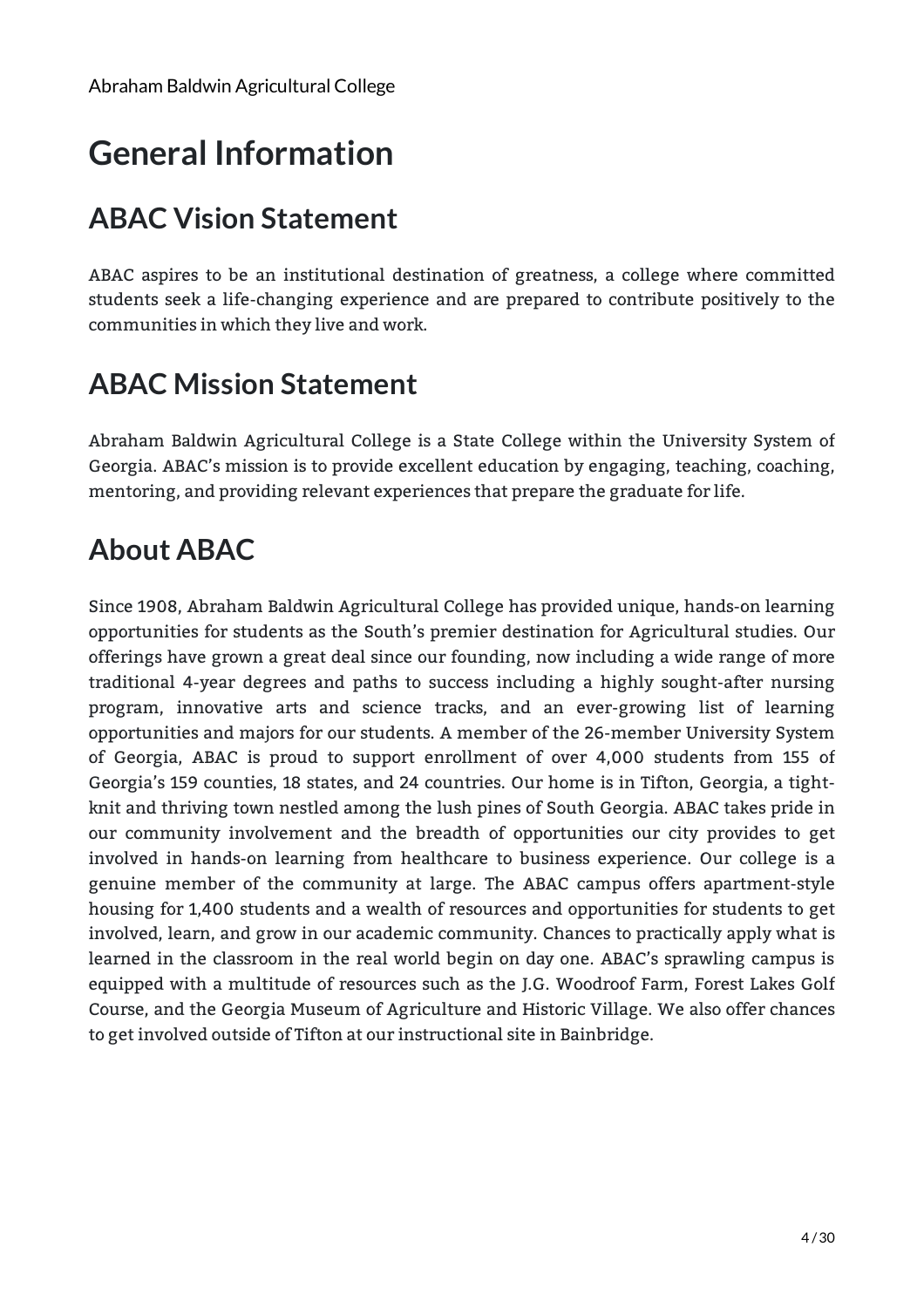# <span id="page-4-0"></span>**Intercollegiate Athletics & Recreational Sports Directory**

## **Intercollegiate Athletics & Recreational Sports Directory**

ABAC 41, 2802 Moore Highway Tifton, GA 31793-2601

| <b>NAME</b>           | <b>TITLE</b>                              | <b>PHONE</b><br>(229) | E-mail                    |
|-----------------------|-------------------------------------------|-----------------------|---------------------------|
| Alan<br>M.<br>Kramer  | Director of Athletics                     | 391-<br>4930          | akramer@abac.edu          |
| Shirley<br>Wilson     | Administrative Associate                  | 391-<br>4930          | swilson@abac.edu          |
| Jennifer<br>Walls     | Assistant Recreational Sports<br>Director | 391-<br>4935          | jennifer.walls@abac.edu   |
| K.<br>Donna<br>Sledge | <b>Athletic Trainer</b>                   | 391-<br>4940          | dsledge@abac.edu          |
| Matthew<br>Williams   | Head Baseball Coach                       | 391-<br>4933          | matthew.williams@abac.edu |
| <b>Brooks Calvo</b>   | Assistant Baseball Coach                  | 391-<br>4933          | <b>TBA</b>                |
| Jennifer<br>Walls     | <b>Head Softball Coach</b>                | 391-<br>4929          | jennifer.walls@abac.edu   |
| Mike Reed             | <b>Assistant Softball Coach</b>           | 391-<br>4929          | mreed8@abac.edu           |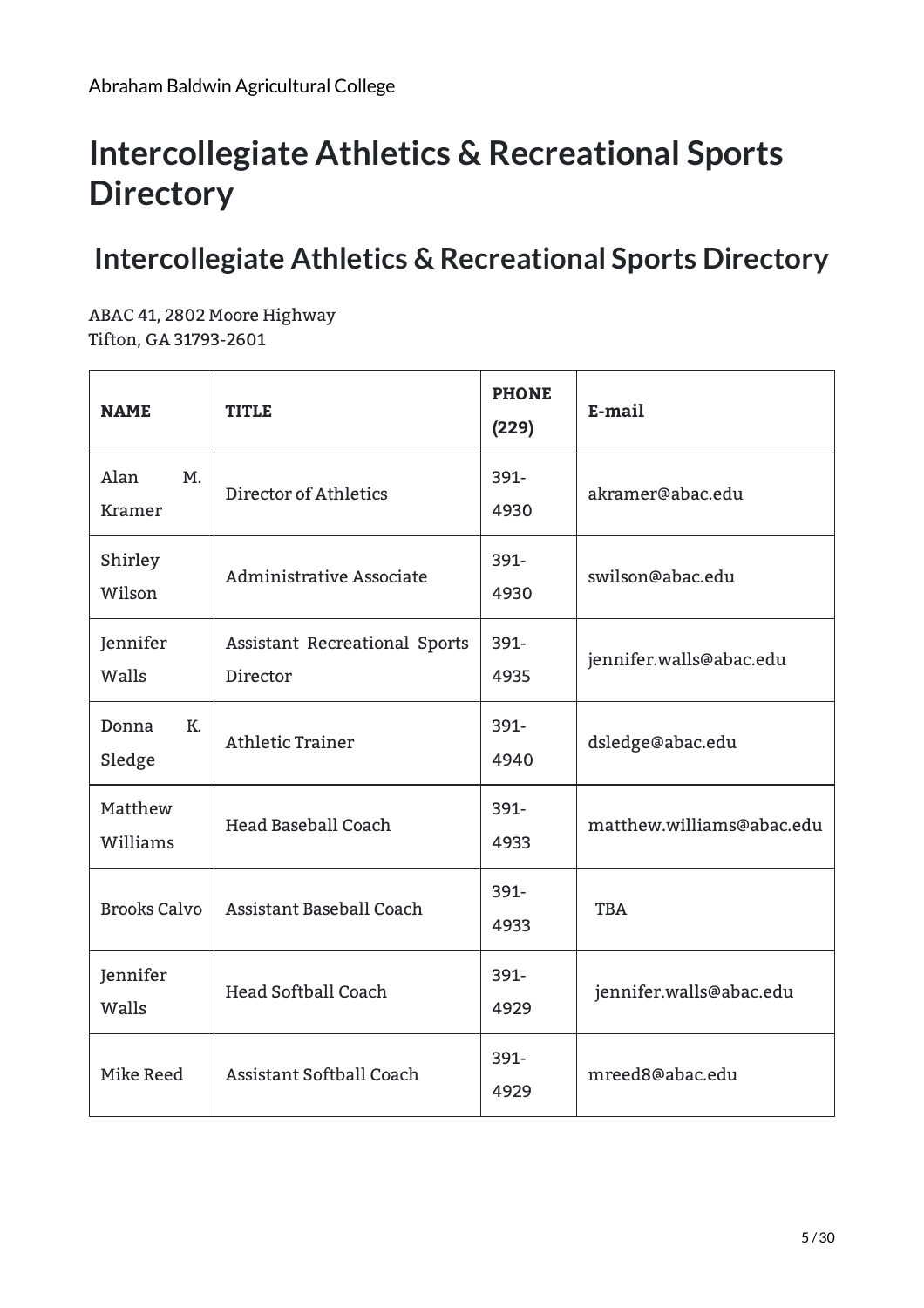| Aliriza<br>Sisman   | Head Women's Soccer Coach                             | $391 -$<br>4987 | aliriza.sisman@abac.edu   |
|---------------------|-------------------------------------------------------|-----------------|---------------------------|
| Matthew<br>Williams | Assistant Women's Soccer<br>Coach                     | 391-<br>4933    | matthew.williams@abac.edu |
| <b>Robert Earls</b> | Women's<br>Assistant<br>Soccer<br>Coach (Goal Keeper) | 391-<br>4987    | robert.earls@abac.edu     |
| Larry Byrnes        | Head Men's Golf Coach                                 | 391-<br>4934    | lbyrnes@abac.edu          |
| Hunter<br>Dokey     | Student-Assistant Men's Golf<br>Coach                 | 391-<br>4934    | hdokey@stallions.abac.edu |
| Dale White          | Head Men's and Women's<br>Tennis Coach                | 391-4937        | dwhite@abac.edu           |
| Jacob<br>Tompkins   | Assistant Women's<br>Tennis<br>Coach                  | 391-4937        | jacob.tompkins@abac.edu   |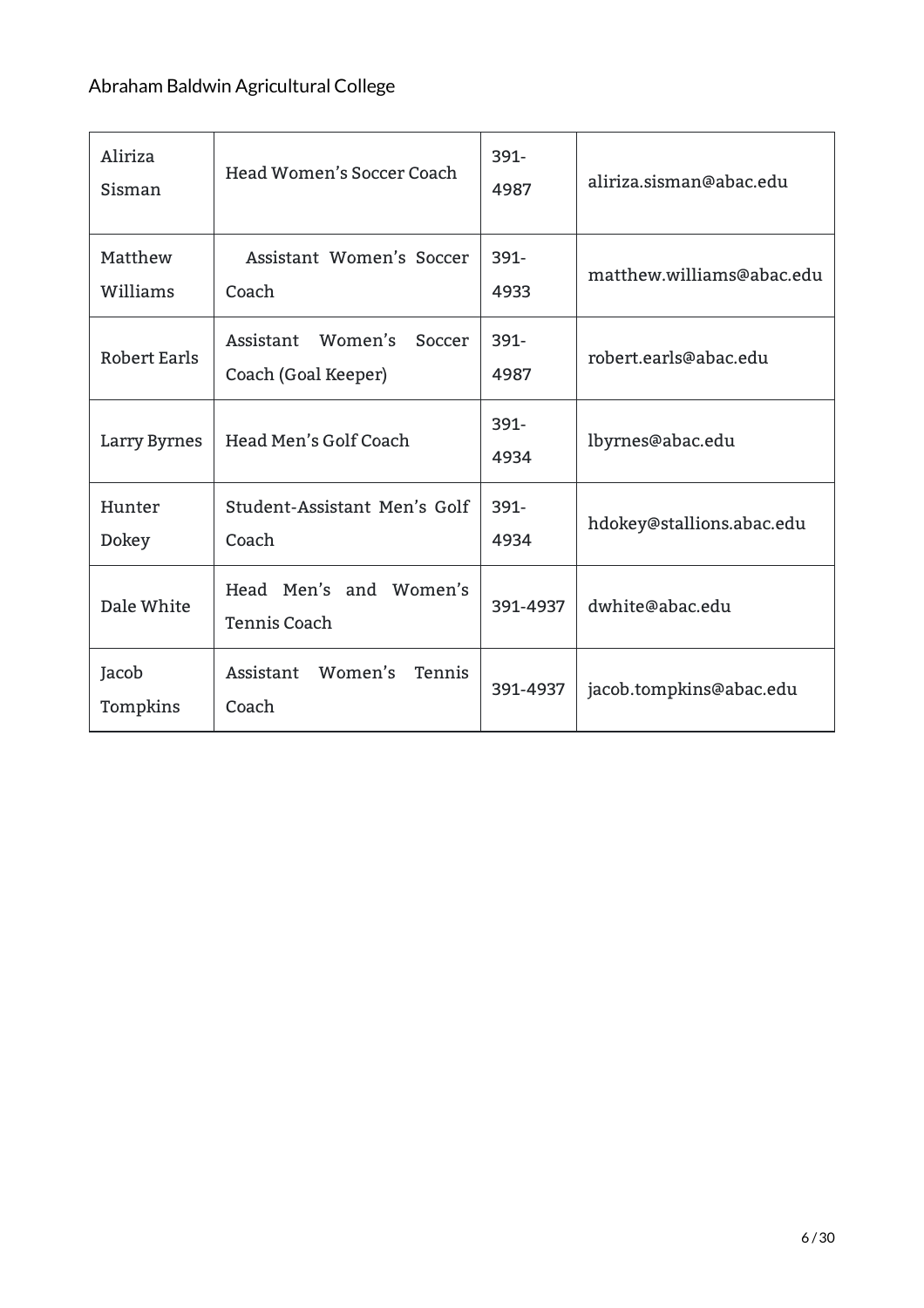# <span id="page-6-0"></span>**At a Glance**

### **ABAC Athletics at a Glance**

ABAC has a rich tradition of successful intercollegiate athletic programs. Five national championships and a long-standing winning tradition serve as highlights for the intercollegiate athletic program at Abraham Baldwin. The Golden Stallions and Fillies are always strong competitors. ABAC teams compete in men's baseball, men's golf, men's tennis, women's fast pitch softball, women's soccer and women's tennis. All full-time students are invited to try out for the intercollegiate athletic teams and are strongly encouraged to contact the head coach PRIOR to the start of the semester. The Golden Stallions have won national championships in men's tennis in 1984 and 1999. The softball Fillies claimed national titles in 1991, 1995, and 1996. ABAC is a member of the Georgia Collegiate Athletic Association and Region XVII of the National Junior College Athletic Association. Abraham Baldwin showcases its athletes in some of the finest outdoor venues available among state colleges in Georgia. These include professionally lighted baseball and softball fields, 10 lighted tennis courts, varsity soccer field, all-purpose lighted intramural field, track, intramural softball field, Thrash Wellness Center, Foundation Legacy Swimming Pool, Gressette Gymnasium, and Forest Lakes Golf Course.

### **Statement of Philosophy**

Abraham Baldwin Agricultural College believes that athletics is an important part of the college experience. Over the years, ABAC has created a balance between academics and athletics where the student-athlete has the best possible opportunities for success in the classroom and on the playing field. ABAC is dedicated to meeting the needs of students, promoting academic excellence, and serving the community as a source of knowledge, expertise, and culture. Athletic programs provide an active learning experience in building skills and attitudes such as persistence, teamwork, cooperation, sportsmanship, courtesy, determination, time management, and personal discipline. Athletics develops character and maturity as well as athletic excellence and physical health and is important in gaining community support for the college at local and state levels and fosters pride among students, faculty, staff, alumni, and citizens of Tifton and Georgia. The ABAC athletic program is committed to providing equal opportunities of participation and accessibility to all students and spectators and raises the bar relative to respect for all associated with the institution and its competition.

#### **Statement of Purpose**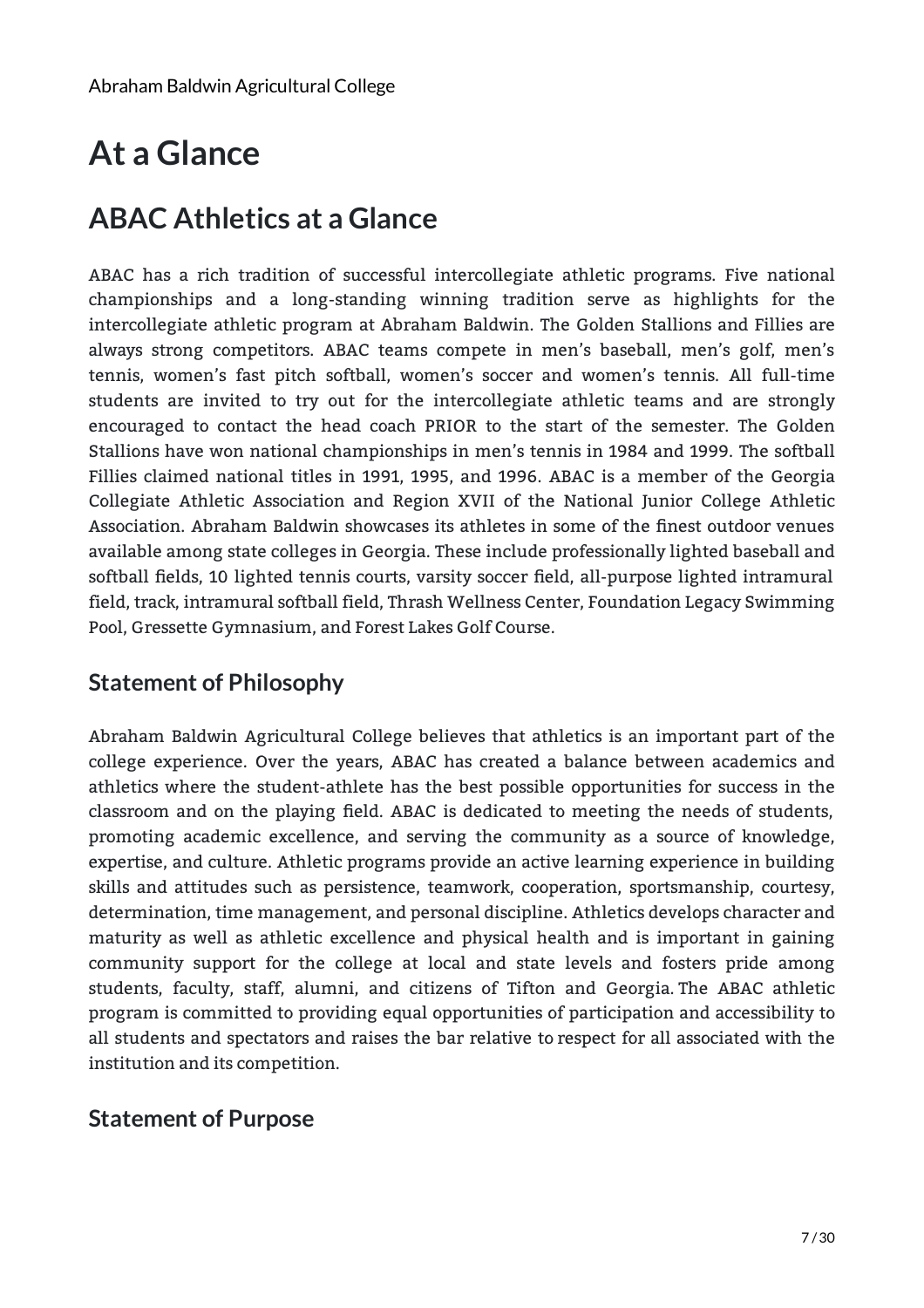At ABAC, student-athletes will be given the opportunity and encouragement to complete a college degree which will prepare them for further study or for occupational careers and which will provide them the opportunity to develop athletic abilities in an environment consistent with high standards of academic scholarship, sportsmanship, and leadership. The primary purpose of the athletic program is to provide those experiences which complement and support student- athletes in their pursuit of a collegiate education.

### **Objectives**

The objectives of the athletic program are:

- To encourage academic scholarship and sportsmanship among student- athletes, students, faculty, staff, and spectators at athletic events.
- To provide academic counseling, advisement, and support for student-athletes.
- To field disciplined, competitive athletes and teams who are recruited, coached, and supported by professionals dedicated to the observation of all applicable rules.
- To schedule appropriate competition for the athletes and teams.
- To update and maintain intercollegiate athletics to accommodate the athletic and recreational needs of a diverse student, faculty/staff and community.
- To strive for improvement in the system of intercollegiate athletics by cooperation and promotion of sportsmanship with other institutions.
- To endeavor to provide financial assistance as needed by student-athletes.
- To comply with Title IX of the Higher Education Act (see ABAC Title IX Sexual Misconduct Guidelines & Procedures link [https://www.abac.edu/titleix/](file:///pages/null)
- To strive for excellence through regional and national championships.
- To foster relationships with our local community and alumni.

### **Athletic Mission Statement**

ABAC Athletics' mission is to offer a regionally (GCAA) and nationally (NJCAA) competitive intercollegiate athletic program. Our focus is on building relationships with local and surrounding communities while providing a worthwhile experience for our studentathletes, teaching them the meaning of integrity and ethical conduct, the basic principles of amateur competition, sportsmanship, fair play, and the principle of equitable opportunity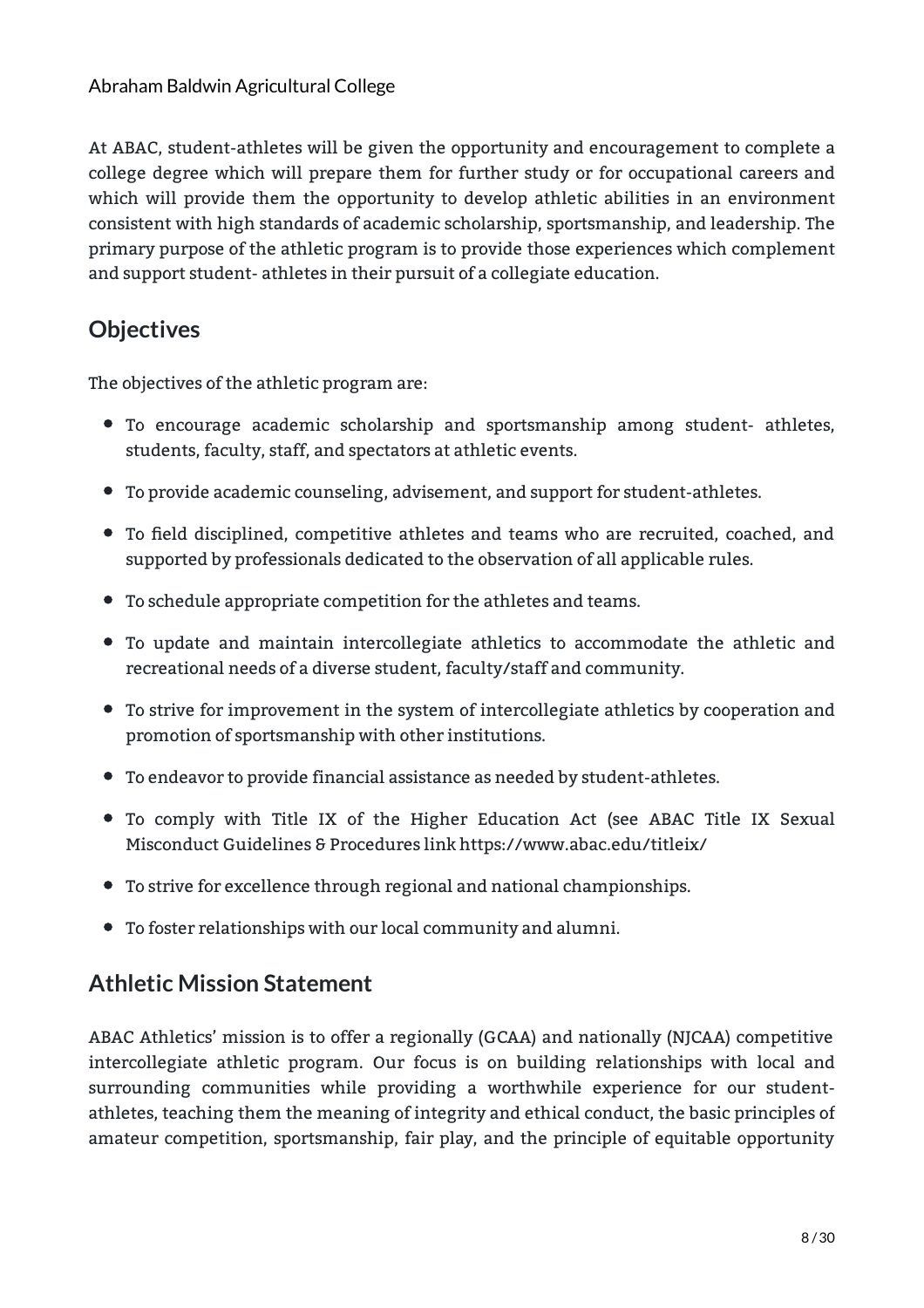for all students including women and minorities. We seek to enhance the academic endeavors of ABAC by helping through our success to attract promising students. Above all, we recognize that the College's obligation is to provide our students with a level of quality education which leads to recognized academic achievement, contributes to their social development, and prepares them to continue their academic and athletic pursuits.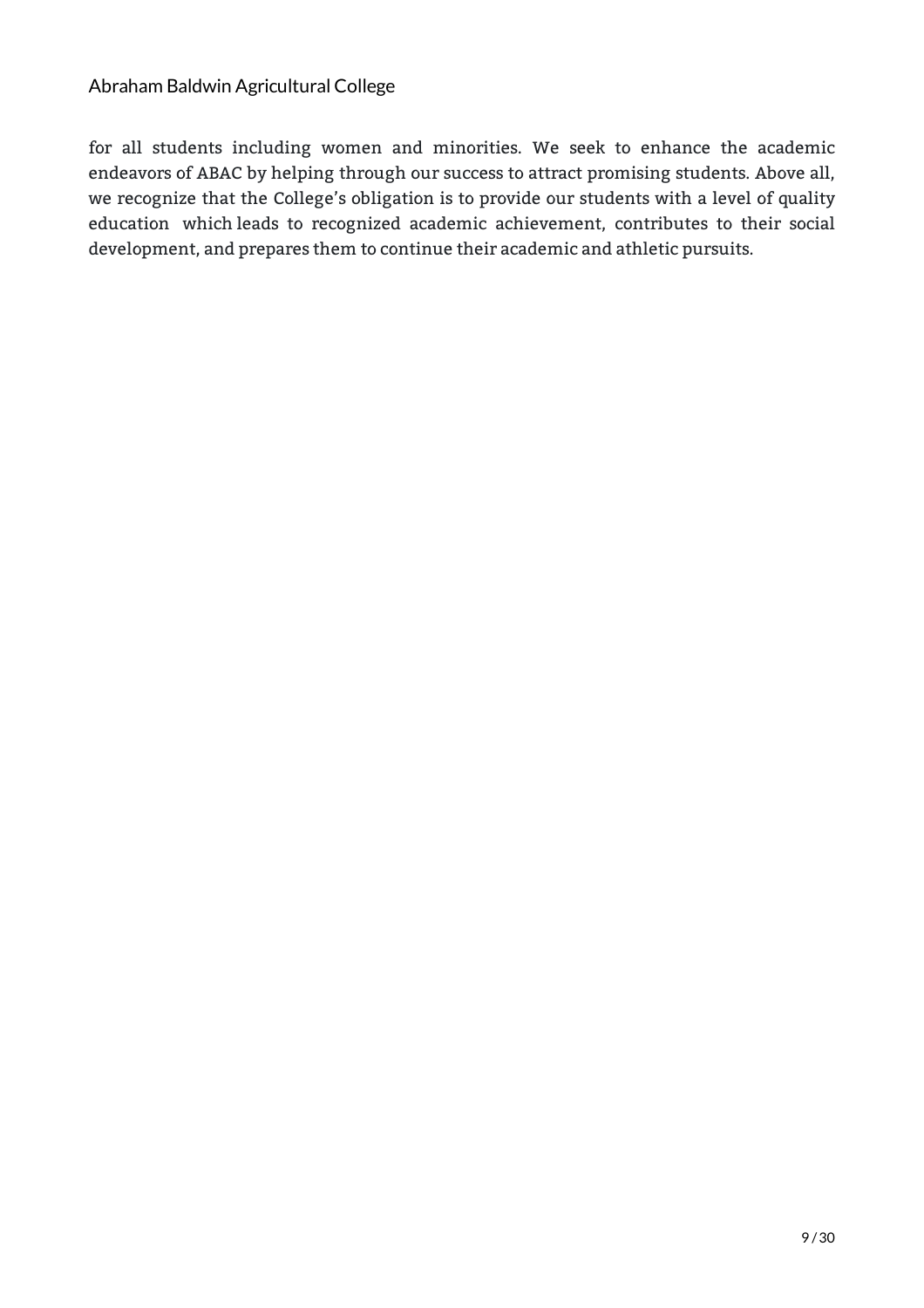# <span id="page-9-0"></span>**Student Responsibility**

## **Student Responsibility**

All students are responsible for reading the Academic Catalog [https://www.abac.edu/campus-life/dean-of-students/#,](https://www.abac.edu/campus-%20life/dean-of-students/#) official announcements, official bulletin boards, and the Student Handbook [https://www.abac.edu/campus-life/dean-of](https://www.abac.edu/campus-life/dean-of-students/)students/. Also, students should be aware of the current requirements for their program of study, credits, degree requirements, quality points, and other policies and procedures relating to life at the College. ABAC has established a free student email account. The College will use this email account as an official means of communication with students.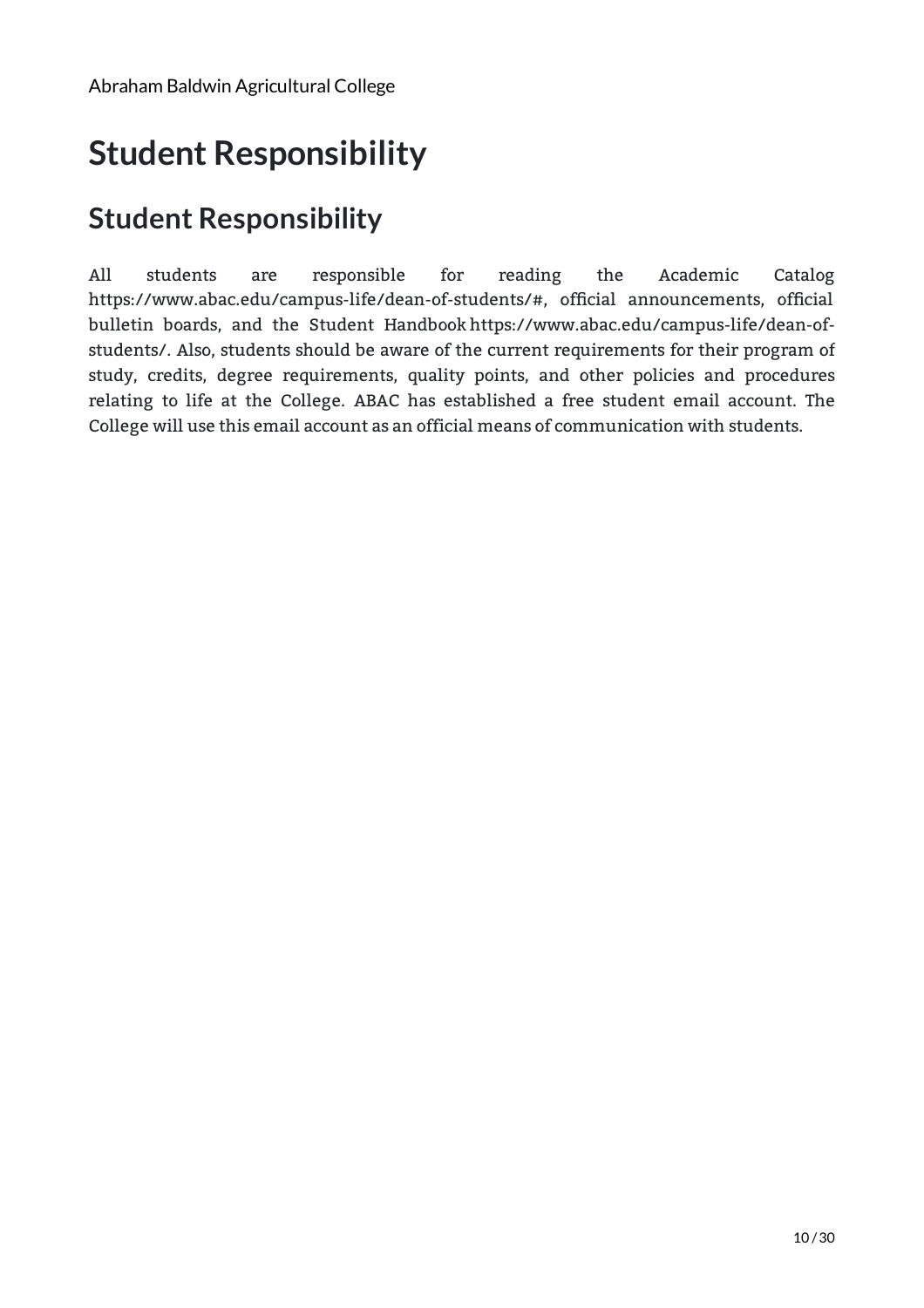# <span id="page-10-0"></span>**Student Code of Conduct**

## **Student Code of Conduct**

All students are subject to the regulations outlined in the Student Handbook which are available at <https://www.abac.edu/campus-life/dean-of-students/> (see Statement of Mutual Responsibility Form). Students are also subject to city, state, and federal law. The College will not intervene nor ask special treatment for students who have violated any law.

Academic honesty is one of the conduct expectations for ABAC students in order to foster respect and integrity. Academic irregularities include, but are not limited to, giving or receiving of unauthorized assistance in the preparation of any academic assignment; taking or attempting to take, stealing, or otherwise obtaining in an unauthorized manner any material pertaining to the education process; selling, giving, lending, or otherwise furnishing to any person any question and/or answers to any examination known to be scheduled at any subsequent data; fabricating, forging, or falsifying lab or clinical results; plagiarism in any form related to themes, essays, term papers, tests, and other assignments; breaching any confidentiality regarding patient information.

All ceremonies of induction, initiation, orientation, or private actions by individuals which tend to cause or allow mental or physical suffering are prohibited. Hazing is any action taken or situation created, intentionally, whether on or off campus, to produce mental or physical discomfort, embarrassment, harassment, or ridicule. Such activities may include but are not limited to the following: use of alcohol; paddling in any form; creation of excessive fatigue; physical and psychological shocks; quests, treasure hunts, scavenger hunts, road trips or any other such activities carried on outside or inside of the confines of the chapter house; wearing of public apparel which is conspicuous and not normally in good taste; engaging in public stunts and buffoonery; morally degrading or humiliating games and activities; and any other activities which are not consistent with academic achievement, fraternal law, ritual or policy or the regulations and policies of the educational institution or applicable state law. ABAC does not allow hazing and fully investigates reports received in an effort to provide a safe and healthy learning environment for all students. Reporting hazing is critical for students and employees. If you wish to make an anonymous report, we will evaluate the report and determine what follow-up is necessary to address the concerns. We would encourage you though, to submit your name and contact information to allow us to call or email should we have additional questions regarding the information in the report. All members of the ABAC community are strongly urged to report suspected instances of hazing. Reports can be made by using any of the following methods:

Contacting the Office of the Dean of Students by emailing deanofstudents@abac.edu or calling (229) 391-5130.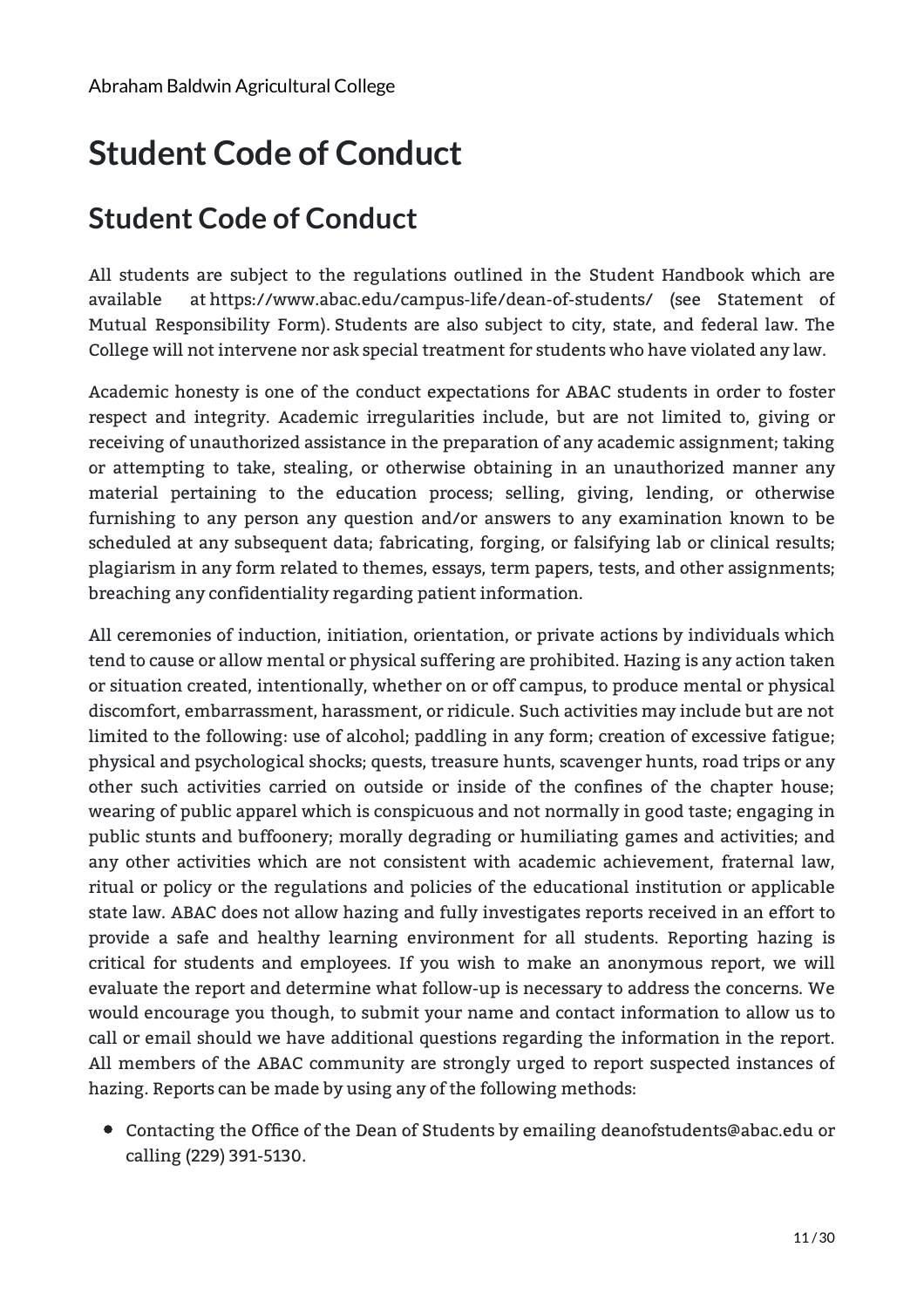- Submitting an online Hazing Report Form through the following link: <https://www.emailmeform.com/builder/form/s54u81kwTHBPo3WD8q9d4c71>
- Contacting ABAC Police by calling (229) 391-5060.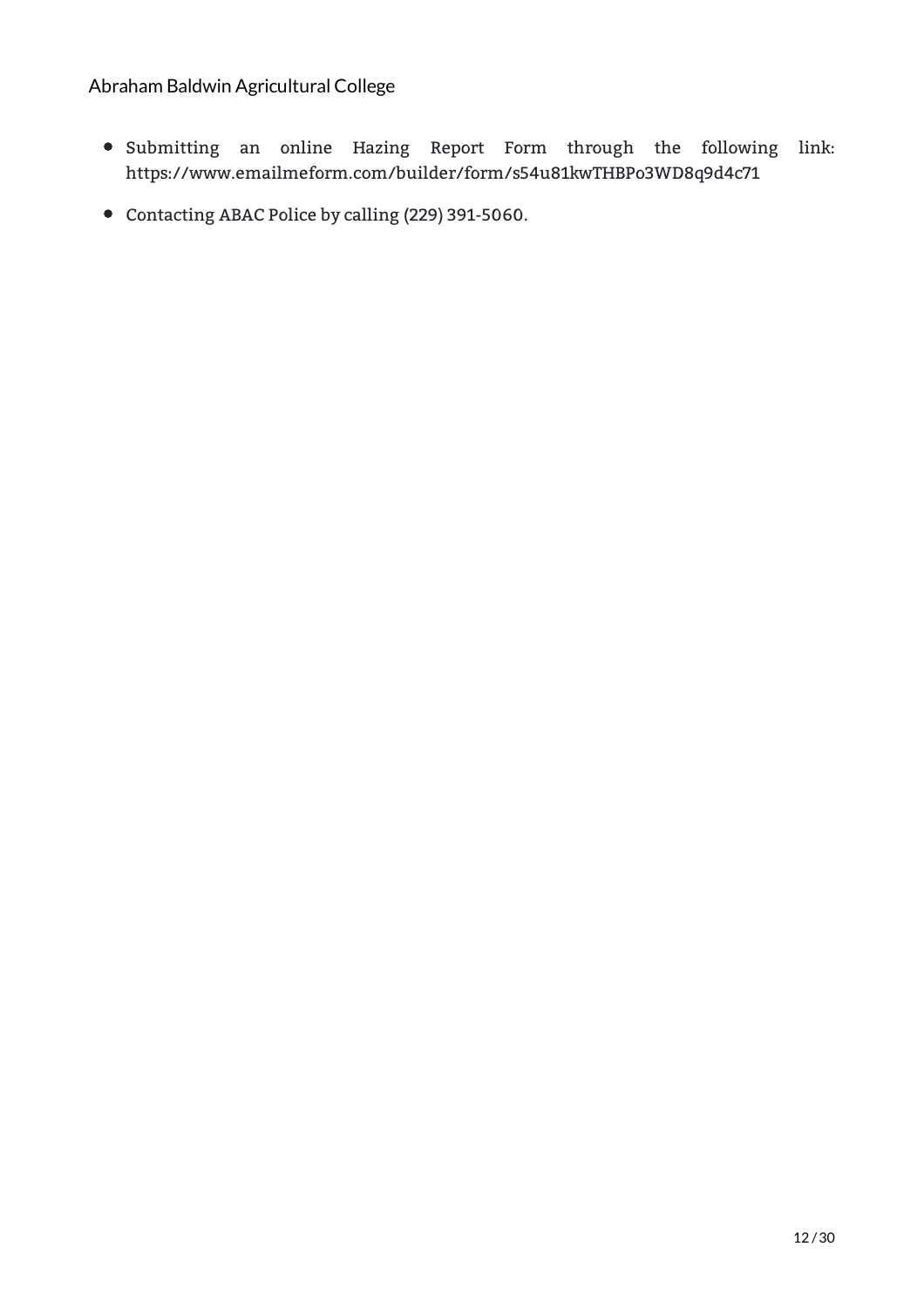## <span id="page-12-0"></span>**Athletic Addendum to Student Code of Conduct**

### **Athletic Addendum to Student Code of Conduct**

Student-athletes are one of the most visible groups in the college community due to their public exposure via the competitive arena and the media. Consequently, their actions are often subject to scrutiny by other members of the campus community. (see Statement of Mutual Responsibility Form). Student-athletes are, therefore, placed in a position which requires exemplary behavior. Basic courtesy and responsibility as a representative of ABAC Athletics require that all student-athletes:

- Treat instructors and classmates with courtesy and respect.
- Arrive to class on time and not leave early.
- Be prepared for class.
- Be attentive in taking notes and active in participating in class discussions.
- Notify instructors in advance when competition or travel requires missed classes.
- Discuss with instructors in advance the procedure to be followed if competition necessitates missing an examination or assignment deadline.

When student-athletes do group work with other student-athletes, their behavior invites judgments of student-athletes as a group. The behavior of each student-athlete should reflect positively on ABAC Athletics in general and specific sports in particular. Behavior has a definite impact on the reputation of ABAC Athletics and the attitude the campus community has toward the entire athletics program. Similarly, student-athletes' conduct will be closely scrutinized during campus events, travel, and competition off campus (see Student Travel Agreement Form).

Student-athletes are often looked upon as role models, particularly by young children, and it i simportant that personal conduct be always above reproach. It is expected that representatives of ABAC, either at the College or on road trips, will:

- Abide by the Student Code of Conduct and Athletic Addendum.
- Abide by all team rules, training rules, and travel rules as outlined by the head coach. (Student-athletes absolutely must comply with the directions of college officials.)
- Dress appropriately.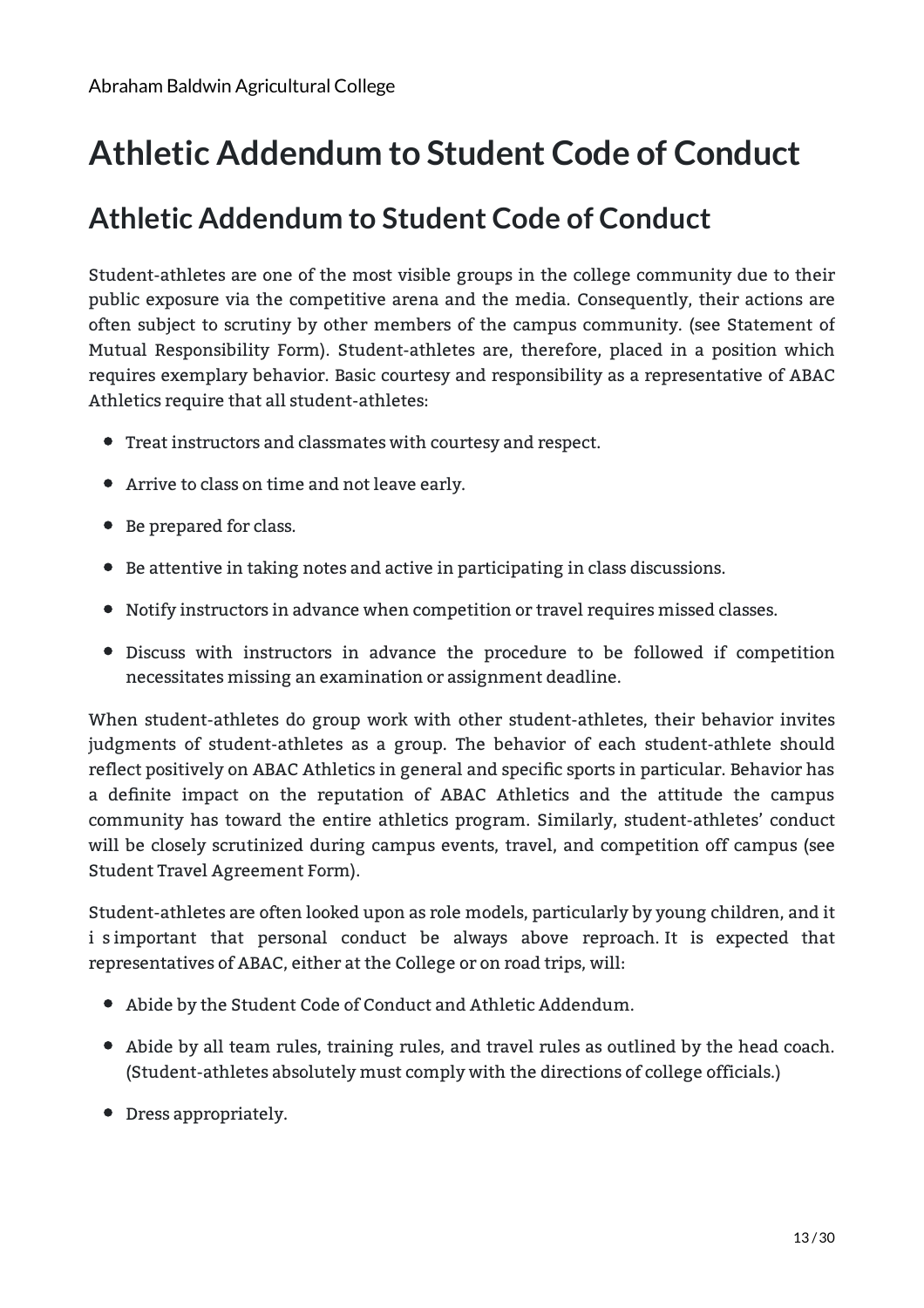- Be courteous, patient, and cooperative with fans, officials, community, and media personnel.
- Refrain from use of inappropriate language, signs or symbols of unsportsmanlike conduct.
- Refrain from loud, attention-drawing, or discourteous behavior when traveling, staying in hotels, or visiting other campuses.
- Refrain from the following:

Alcohol, tobacco and drug use.

Conviction of an indictable offense.

Destroying, stealing, or defacing property.

Illegal gambling.

Personal web pages and/or social media with questionable content.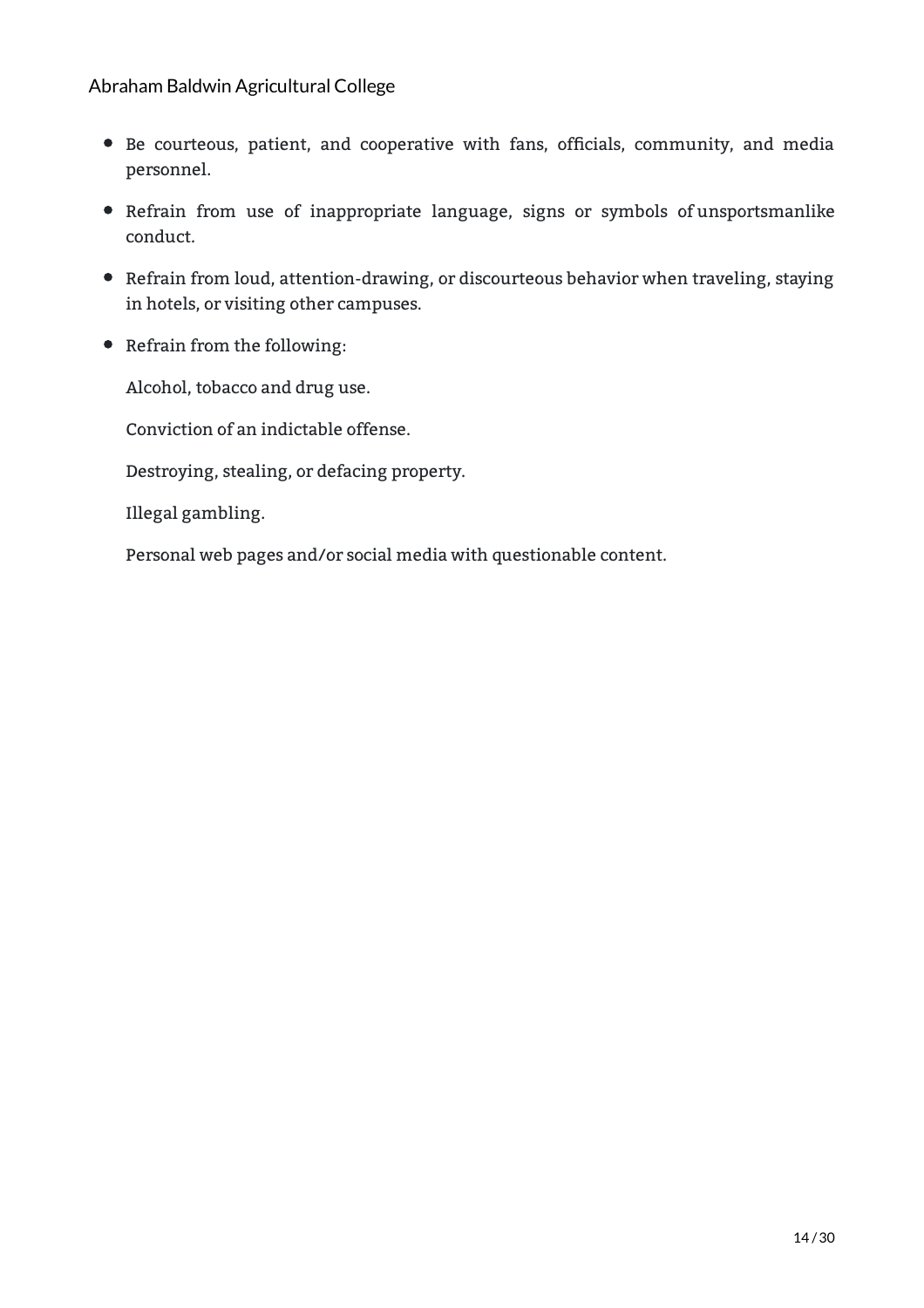## <span id="page-14-0"></span>**Letter of Intent Agreement**

## **Letter of Intent (LOI) Agreement**

The LOI serves to document the commitment between a member college and a studentathlete. The LOI is valid for one year beginning August 1. If at any time the athlete chooses to discontinue their commitment to the ABAC Athletic Program he/she may be obligated to pay remaining amount of scholarship monies from the date of departure. Amount will be pro-rated based on a 15-week semester. Prior to leaving campus at the end of the school year, each player with an LOI must meet with the Head Coach to discuss the status of the following year's LOI.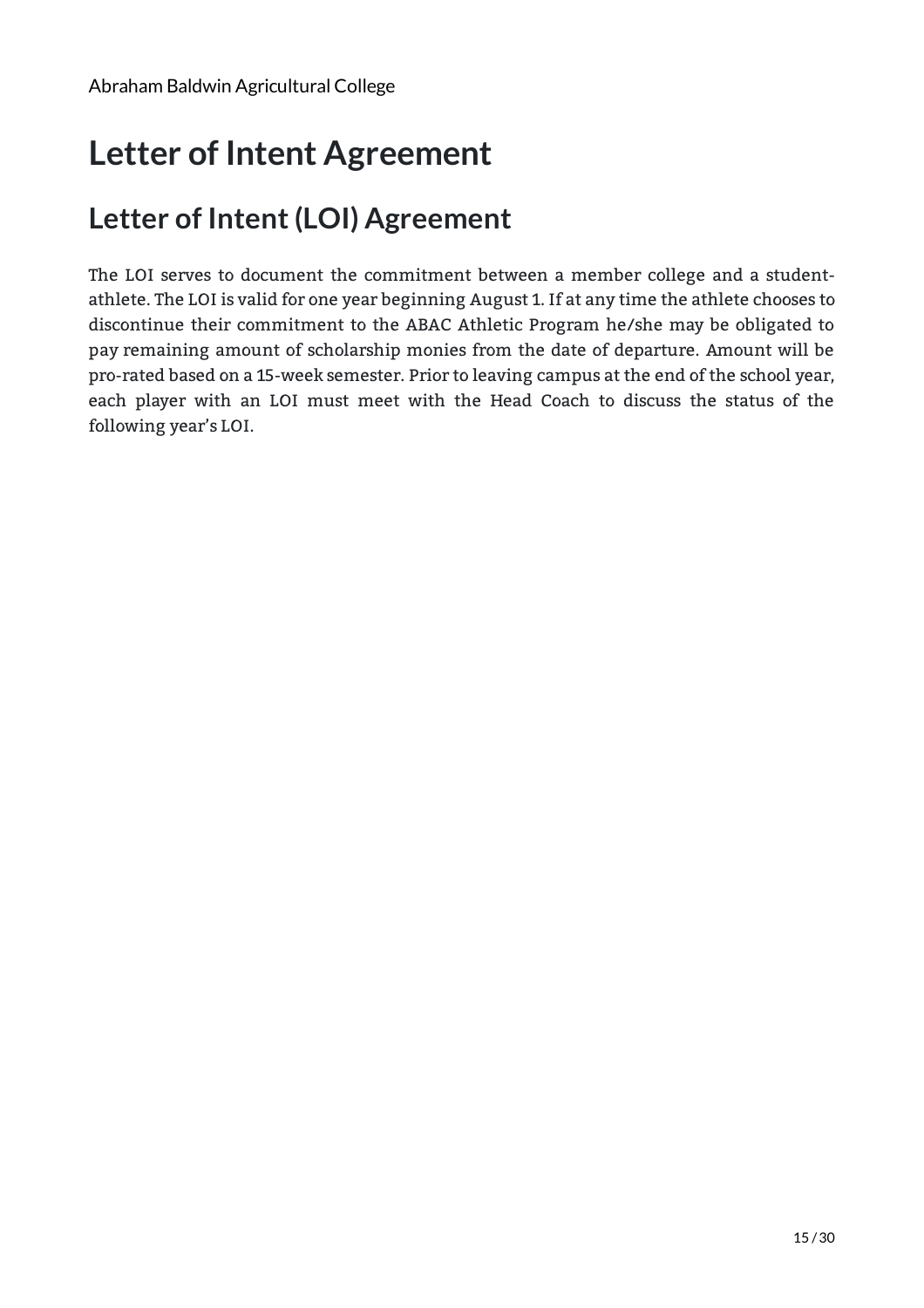# <span id="page-15-0"></span>**Athletic Training Services**

## **ABAC Athletic Training Services**

We have a full-time athletic trainer here at ABAC. There should be no reason for an athlete to be late to practice because they are seeing the trainer. The ABAC athletic trainer will have treatment availability most mornings and prior to practice. Student-athletes are expected to seek treatment when not in class or practice. Student-athletes are expected to follow the ABAC athletic trainer's protocol in addressing and preventing injuries. It is important that the student-athlete initiates health concerns with ABAC's athletic trainer while also communicating with the Head Coach and Health Center as necessary.

### **Reporting**

All athletic injuries and illnesses are to be reported immediately to the ABAC athletic trainer for evaluation, care, and referral. The athletic trainer assesses the immediate needs and gives referrals to receive medical care. It is the student-athlete's responsibility to report back to the athletic trainer with information from the appointment and for follow-up care. For additional information on services provided, emergency medical plans and professional information, please see ABAC's athletic trainer.

### **Physical Examinations**

Every student-athlete is required to have a physical on file with the ABAC's athletic trainer prior to participation in any team activities (including strength and conditioning exercises and practices). Also, each student-athlete will be required to complete several forms relating to their health care, including: Physical Examination, History Information & Clearance, COVID -19 Screening, Concussion History, Concussion Reporting Agreement, USG HIPPA, Medical Insurance and Authorization, Health Special Risk Secondary Insurance, Consent to Treat, Assumption of Risk and Medical Information Release, Substance Abuse Informed Consent, Personal Information Consent, Insurance Coverage of Student-Athletes. All forms must be submitted on Sportsware Online (www.swol123.net)

### **Insurance Requirements**

ABAC wishes to provide quality, timely healthcare to all our student-athletes. The following is a brief description of our policies and procedures relating to athletic insurance coverage and insurance claim resolution.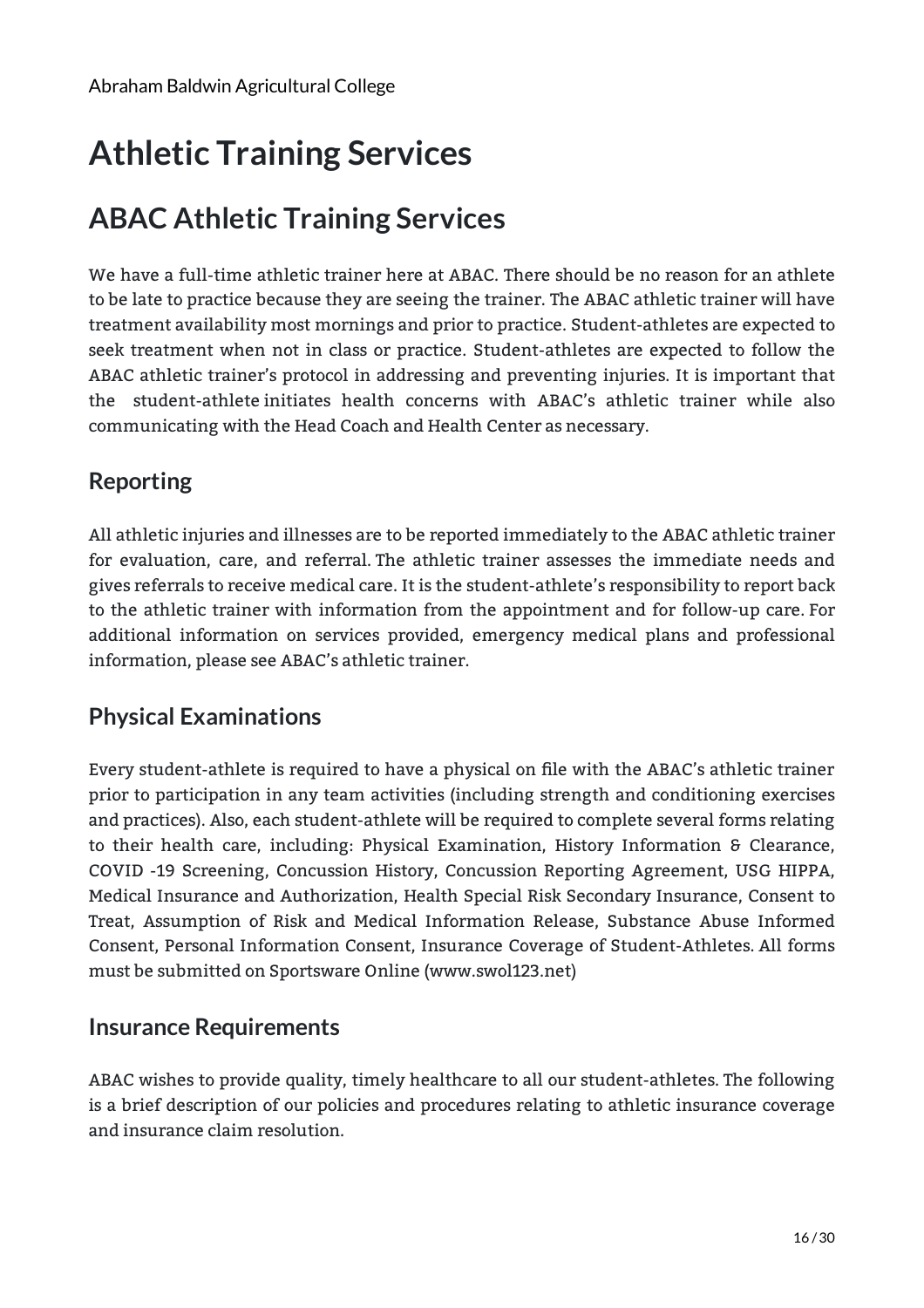#### **Pre-participation Requirements**

All student-athletes are required to provide a copy of a valid health insurance card, prescription benefit card, copies of any previous diagnostic tests, and physician notes from all previous injuries or significant illnesses. Failure to complete these forms or failure to provide the requested information will prevent the student-athlete from participating in any practice or competition until the required information is provided to the athletic training staff.

ABAC requires every student-athlete to carry adequate health insurance that covers athletic injuries. Most families rely upon their home coverage, which in many cases provides the needed benefits. However, the policy MUST INCLUDE COVERAGE FOR INTERCOLLEGIATE ATHLETIC INJURIES. ABAC strongly recommends you verify with your insurance provider that your current policy provides coverage for your student-athlete's athletic injuries.

#### **Athletic Insurance Provided Through ABAC**

Abraham Baldwin Agricultural College requires all student-athletes to provide evidence of health/accident insurance that covers intercollegiate athletic injuries. Any student-athlete that does not provide evidence of insurance or lets their health insurance policy lapse will be ineligible to participate in conditioning, practices, and/or competition with ABAC athletic teams until evidence of current insurance coverage is on file with the ABAC athletic trainer by uploading information onto SWOL. Also, any student-athlete that lets his/her health insurance lapse or does not inform the ABAC's athletic trainer of a change in his/her insurance policy will be RESPONSIBLE for all medical bills related to an athletic injury. If a student-athlete gets injured and during the billing process it is found out the studentathlete's insurance has been dropped or there is not coverage for any reason, that studentathlete may be responsible for total payment of all medical expenses.

ABAC's athletic department provides secondary insurance coverage for athletic-related injuries. The intercollegiate accident insurance policy (Health Special Risk), provided by ABAC, is offered on an "excess" basis to the primary health insurance policy, provided by the student-athletes plan. This means that the secondary insurance will pay secondary to a valid and collectible health insurance plan. It is the student athlete's responsibility to submit his/her medical claims to the primary insurance policy provider. Coverage will begin on the first day of a team's official practice or conditioning and continue until the end of the authorized athletic season as governed by NJCAA.

Insurance requirements for international student-athletes. All students who reside outside the United States and who attend the ABAC under provisions of an F or J Visa are required to purchase Student Health Insurance Plan (SHIP) healthcare insurance from the United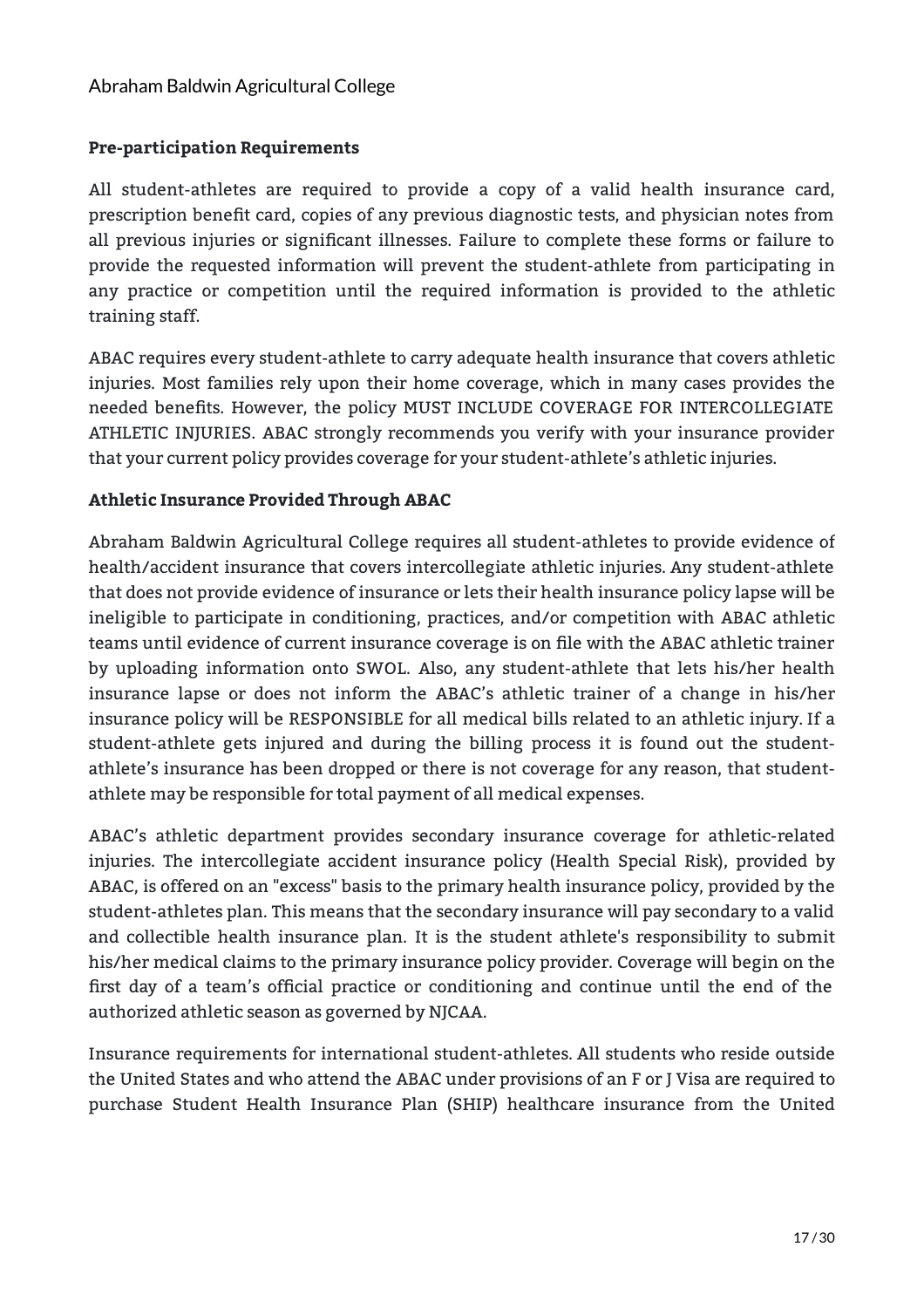Healthcare System (UHS) provided by the University System of Georgia (USG). International student-athletes must also provide insurance coverage for athletic injuries that meet USG/ACA standards.

#### **Important Notices**

- ABAC's secondary intercollegiate athletic insurance provides coverage only if the student-athlete's injury was athletic related. The injury must have occurred during inseason varsity competition, practices and or other coach-supervised and mandated athletic-related activities including but not limited to pre/post season team workouts.
- All injuries and follow-up treatment must be reported to the Head Coach AND Athletic Trainer at the time on injury/treatment.
- ABAC secondary intercollegiate athletic insurance does not cover illness or pre-existing conditions.
- Injuries resulting from participation in intramural sports or other on-campus, or offcampus activities are NOT covered by ABAC's secondary intercollegiate athletic insurance.
- Parents/guardians should remember to always provide ABAC's athletic trainer with updated copies of valid primary insurance coverage should the student-athlete's insurance coverage change during the year. ABAC secondary intercollegiate athletic insurance WILL NOT pay for health care costs from an athletic injury if the studentathlete's coverage is invalid or has lapsed. It will be the responsibility of the studentathlete or parent/guardian to pay for healthcare costs in the case of an invalid or lapsed primary coverage policy.
- If you have any questions regarding the terms of your coverage, you should contact your insurer immediately. Please be sure to note if there are any exclusions in your policy regarding athletically related injuries.
- If you have any questions or concerns regarding ABAC's secondary intercollegiate athletic insurance please contact ABAC's athletic trainer.

#### **Weather**

If at all possible, ABAC's athletic trainer will notify teams of impending dangerous weather. If lightning reading is within 10 miles, all student-athletes must immediately exit the field and seek shelter in athletic fieldhouse, institutional building, vehicle, or appropriate fourwalled shelter. Anytime lightning is spotted, or thunder is heard, all should seek immediate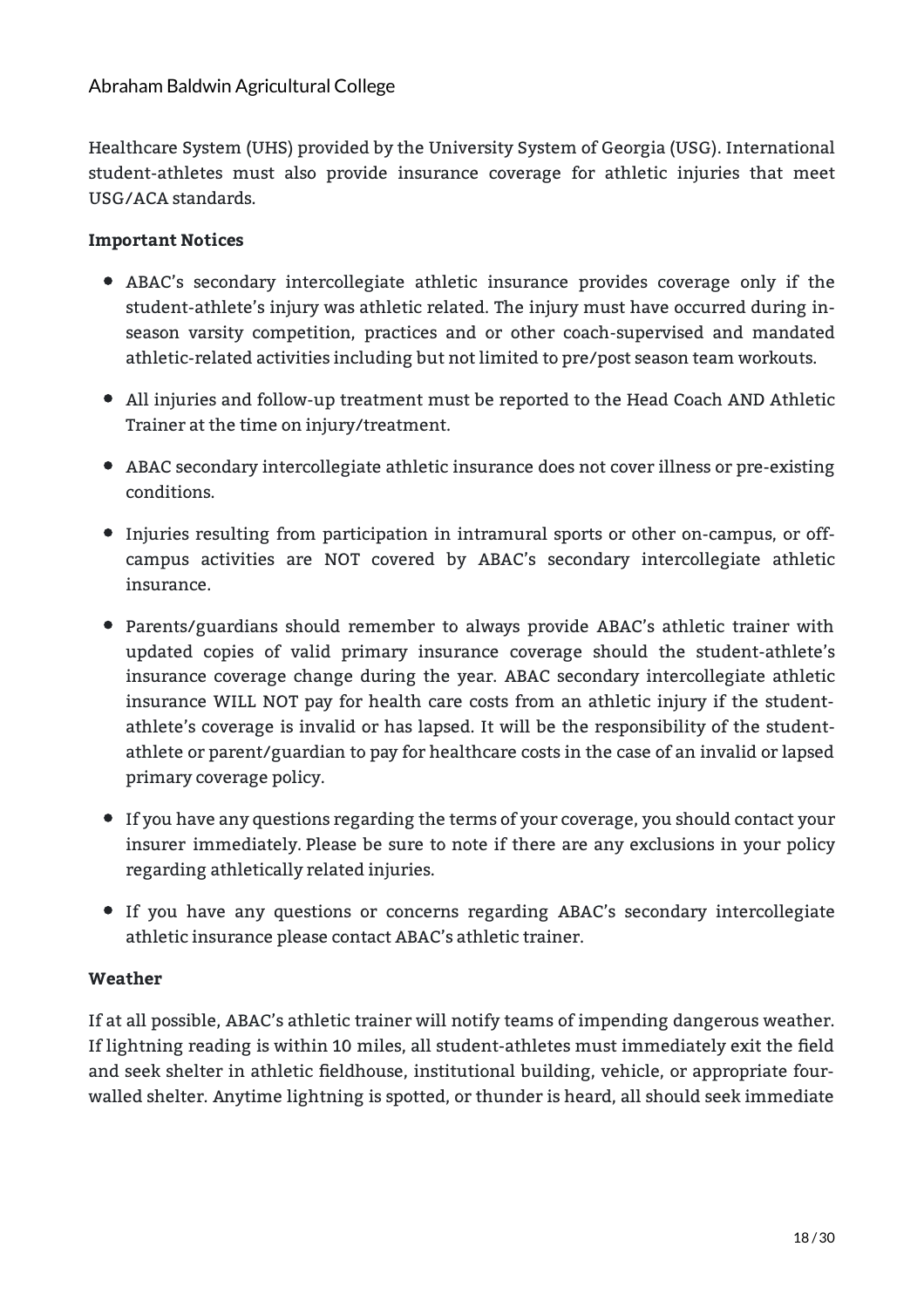shelter. To find out about inclement weather affecting class, you can call the Inclement Weather Hotline at 229-391-5225. Most of the time, the ABAC Homepage will also have notifications of any cancellations.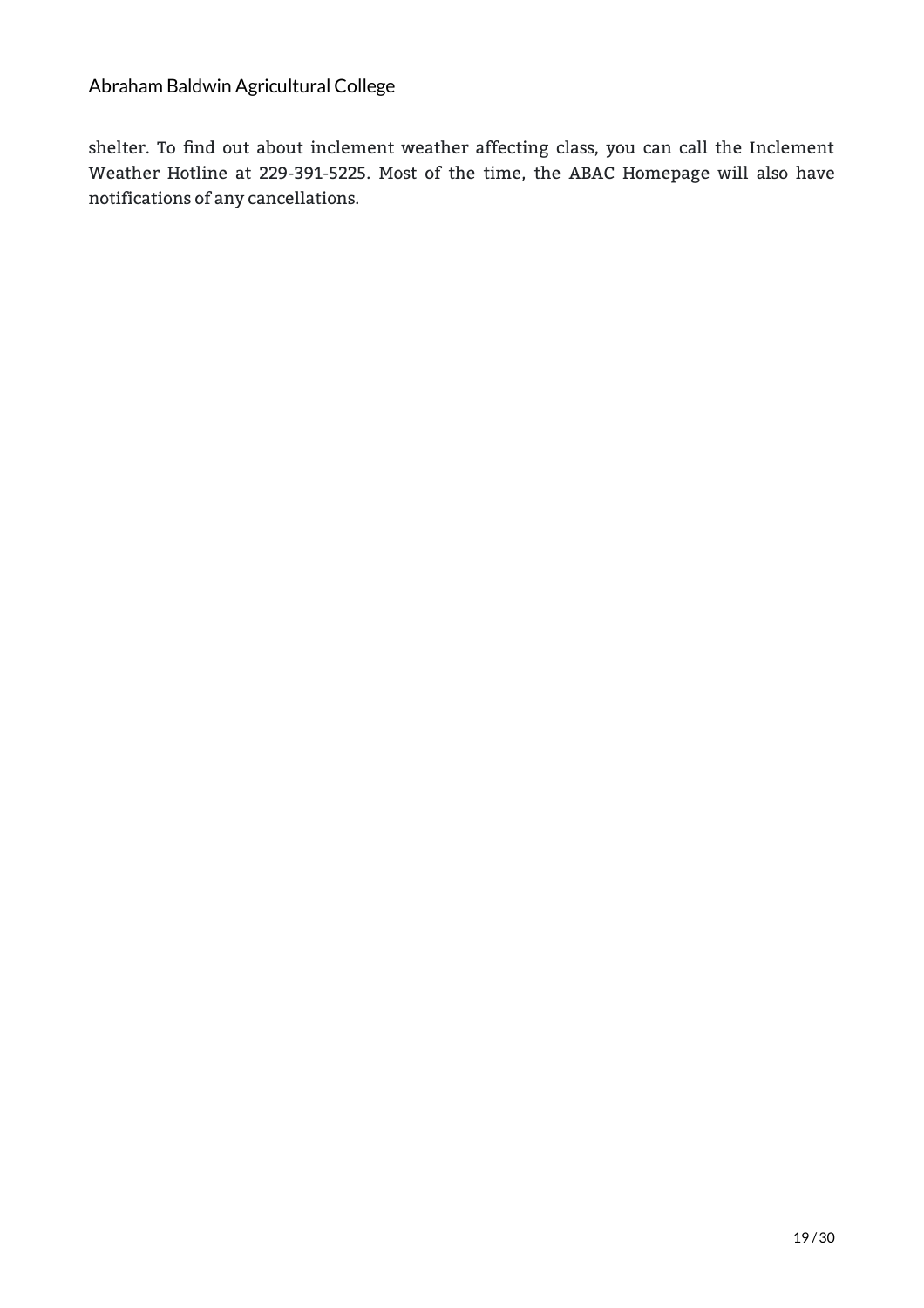# <span id="page-19-0"></span>**Social Media Responsibility**

## **Social Media Responsibility**

With the rising popularity of social media sites such as Facebook, Instagram, Snapchat, and Twitter, student-athletes should take responsibility for the content of individual pages.

Questionable content can present a negative image of student-athlete as an ABAC studentathlete, and therefore a negative image of ABAC Athletics. You should also be aware that you and your friends are not the only people who view your information. Employers view these pages as part of background checks on possible employees. People who would do you harm also use these pages as means of locating you. If you are ever in doubt of the appropriateness of your online public material, consider whether it upholds and positively reflects your own values and ethics as well as the athletics department and the Institution. Remember to always present a positive image and refrain from actions which may embarrass yourself, the team, your family, or the Institution.

Examples of inappropriate and offensive behaviors concerning participation in online communities may include depictions or presentations of the following:

- Posting photos, videos, comments, or posters showing the personal use of alcohol, tobacco, e.g., no holding cups, cans, shot glasses, etc.
- Posting photos, videos, and comments that are of a sexual nature. This includes links to websites of a pornographic nature and other inappropriate material and innuendo.
- Posting pictures, videos, comments, or posters that condone drug related activity. This includes but is not limited to images that portray the personal use of marijuana and drug paraphernalia.
- Using inappropriate or offensive language in all comments, videos, and other postings. This includes threats of violence and derogatory comments against race and/or gender.
- Posting information, photos, statements, and items that could embarrass or ruin the reputation of you, your team, the athletic department, or Abraham Baldwin Agricultural College. This includes statements, information, photos, and items that may be posted by others on your page.

Student-athletes who do not conform to the stated expected behavior of this code may be subject to discipline. The discipline may range from a warning to dismissal from the team, and/or reduction/withdrawal of athletics related financial aid (see Social Network Memorandum Form).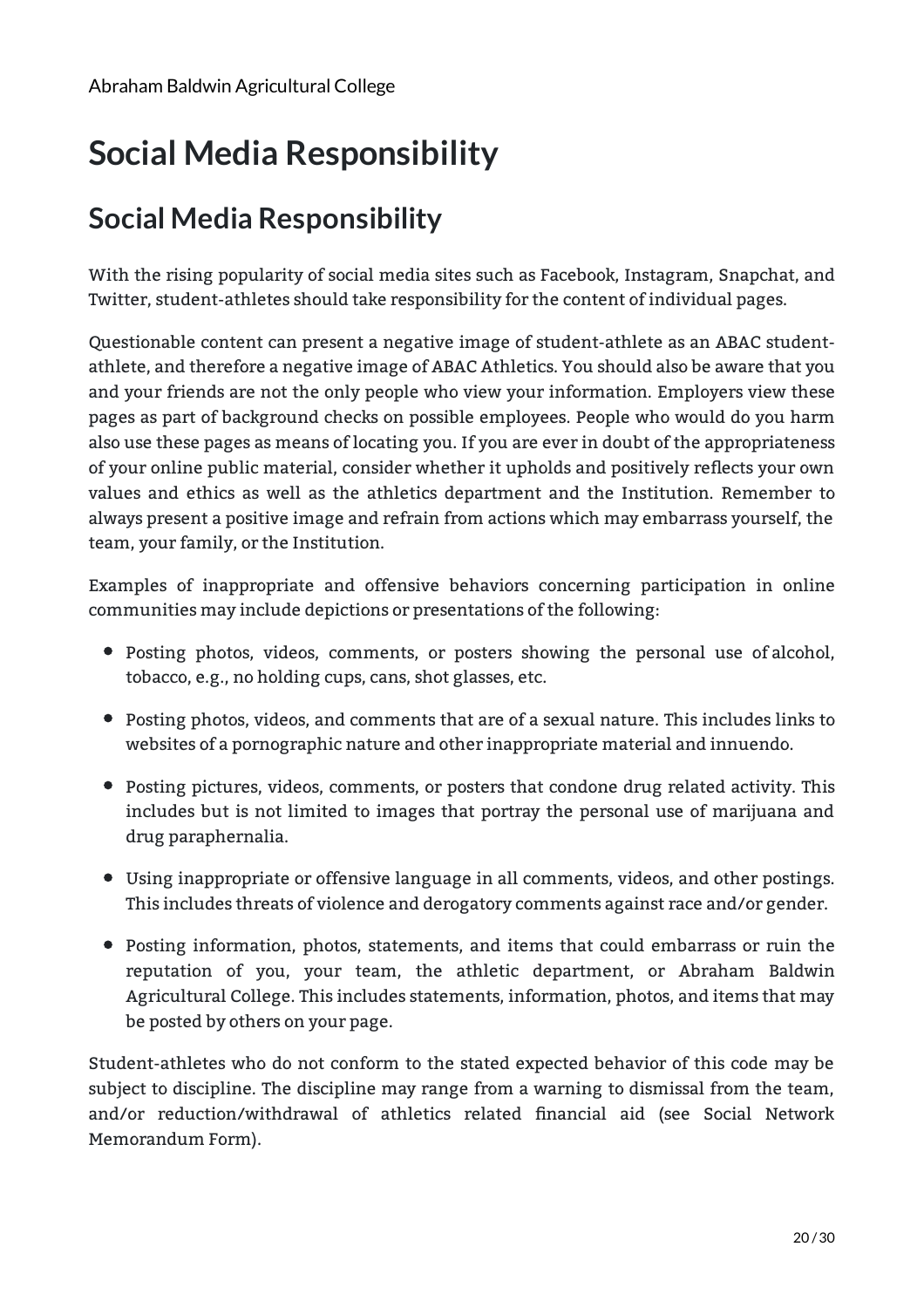# <span id="page-20-0"></span>**Use of Drugs**

### **Use of Drugs**

It is the fundamental belief of the NJCAA that athletic participation is a privilege and that those athletes who use illegal performance enhancing and/or recreational drugs substantively violate that privilege. In response to any violations of this nature that occur and are detected in NJCAA-sponsored or sanctioned events, continuation of rights and privileges or participation by the individual or the institution will be reviewed or revoked, as appropriate.

The possession, use, or distribution of illegal drugs, controlled substances banned by NJCAA, or drug paraphernalia while in or out of season is prohibited. The ABAC Drug Policy is a suspected use policy: ABAC does NOT random drug test but reserves the right to test any athlete if there is reasonable suspicion he/she is using illegal substances. Each instance will be handled on a case-by-case basis. The totality of circumstances will be studied. It is the

Institution's accepted responsibility to provide a competitive environment that is free from drug and substance use and abuse. A student-athlete who is suspected of using illegal substances may be subject to testing upon approval by the Head Coach, Director of Athletics, and necessary college administrators. If a student-athlete refuses testing, the athlete will be subject to sanctions imposed by the Head Coach and Director of Athletics. In all cases, student- athletes will be afforded full rights of due process (see Substance Abuse Informed Consent Statement Form).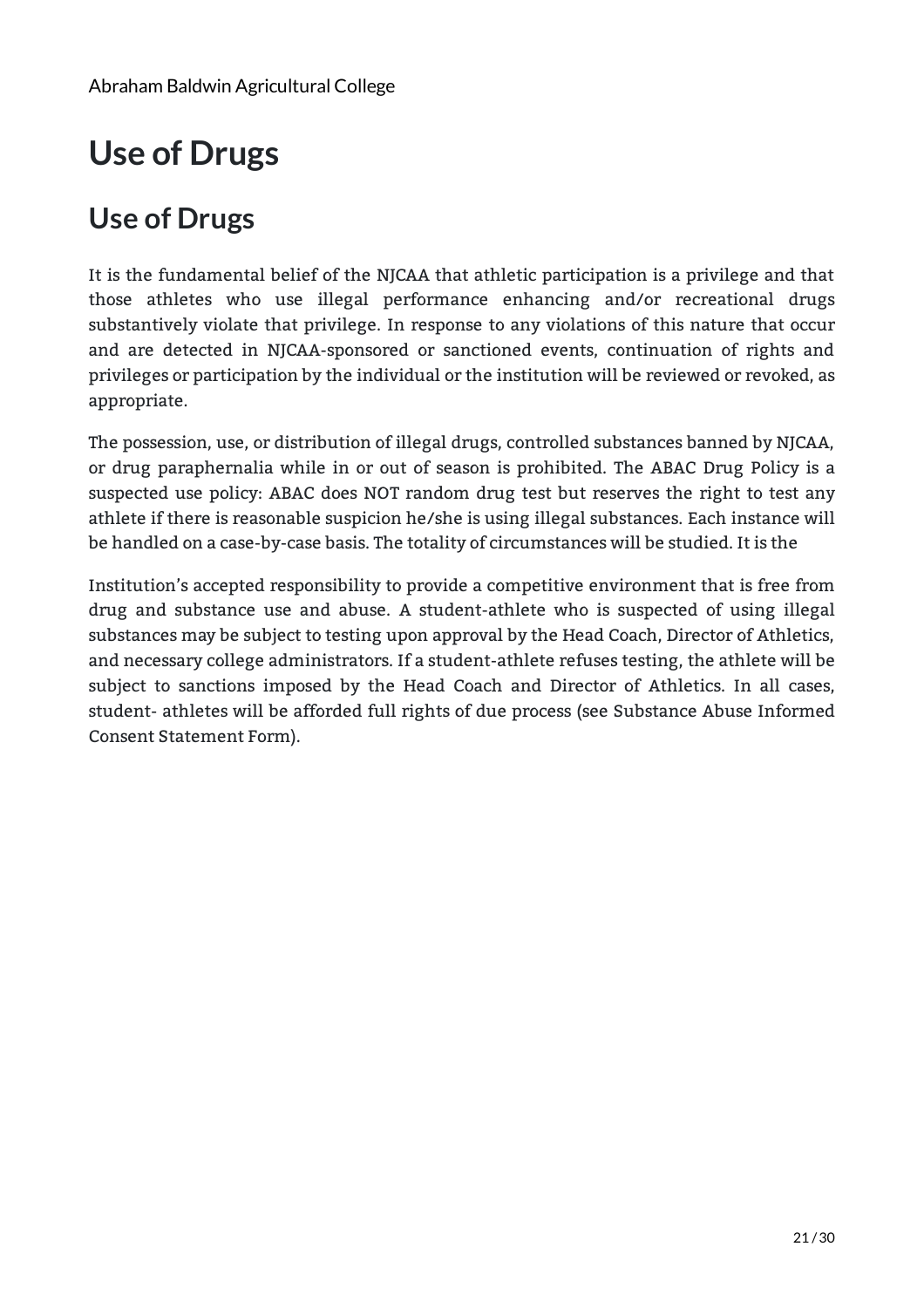# <span id="page-21-0"></span>**Class Attendance**

### **Class Attendance**

In keeping with the Intercollegiate-Athletics philosophy of "student first, athlete second," the educational experience for the student-athlete will be always emphasized. Coaches will make every effort to minimize student-athlete absences from class and exams in scheduling athletic competitions. When practice schedules conflict with class schedules studentathletes are required to attend class. All student-athletes are expected to attend all scheduled class meetings. If a class missed due to a scheduled road trip or home competition, student-athletes should notify their instructor prior to the absence to make plans to complete all work as assigned. If student-athletes miss class due to an illness, then he/she must inform their head coach as soon as possible. It is also recommended the student-athlete visit the Health Center on campus for evaluation. If class is missed due to sickness, then the student-athlete will NOT practice but is expected to attend team functions unless Health Center personnel, ABAC's athletic trainer, and/or head coach state otherwise.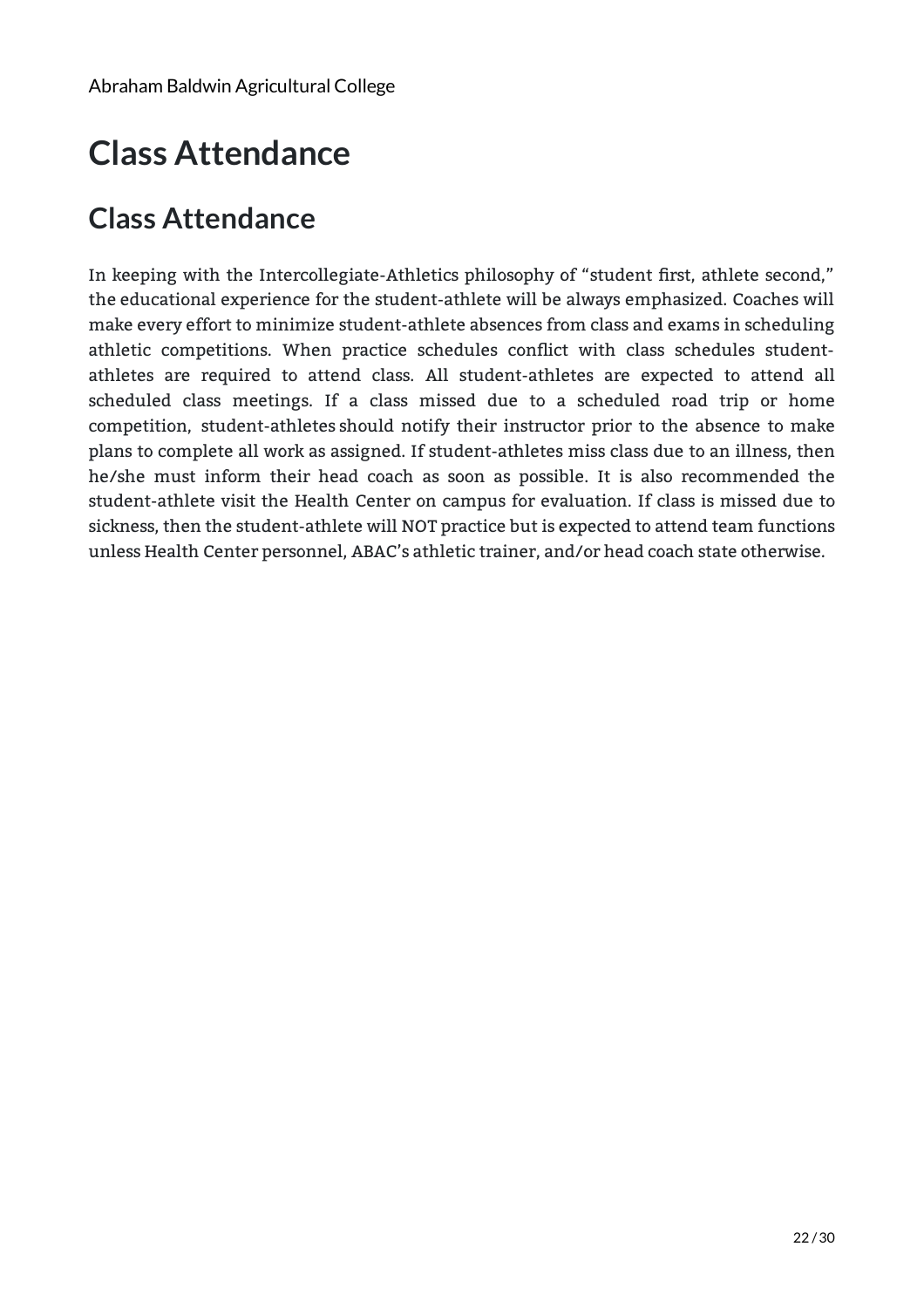# <span id="page-22-0"></span>**Equal Employment Opportunity**

### **Equal Employment Opportunity**

ABAC is an Equal Employment Opportunity (EEO) employer and does not discriminate against any person with respect to employment or academic standing because of age, disability, gender, national origin, race, religion, genetic information, or status as a war veteran.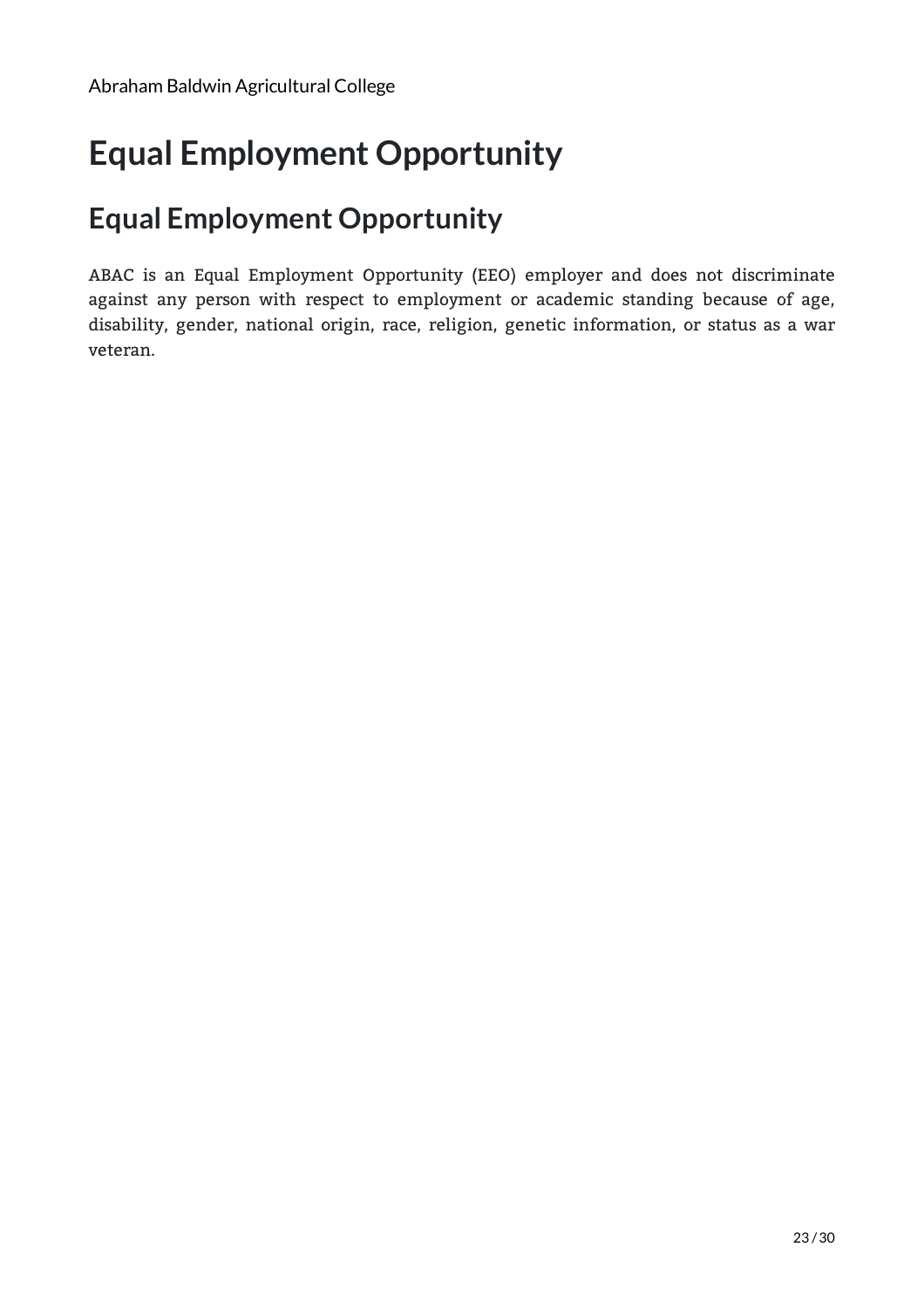## <span id="page-23-0"></span>**Discriminatory Harassment**

### **Discriminatory Harassment**

Diversity includes more than race, gender, and age; at ABAC, diversity is about inclusion and respect for people. Our goal of inclusion and respect for people from different backgrounds and perspectives will ensure our institution fully leverages the abilities of all faculty, staff and students (see Notice of Non-Discrimination link and Discriminatory Harassment Form).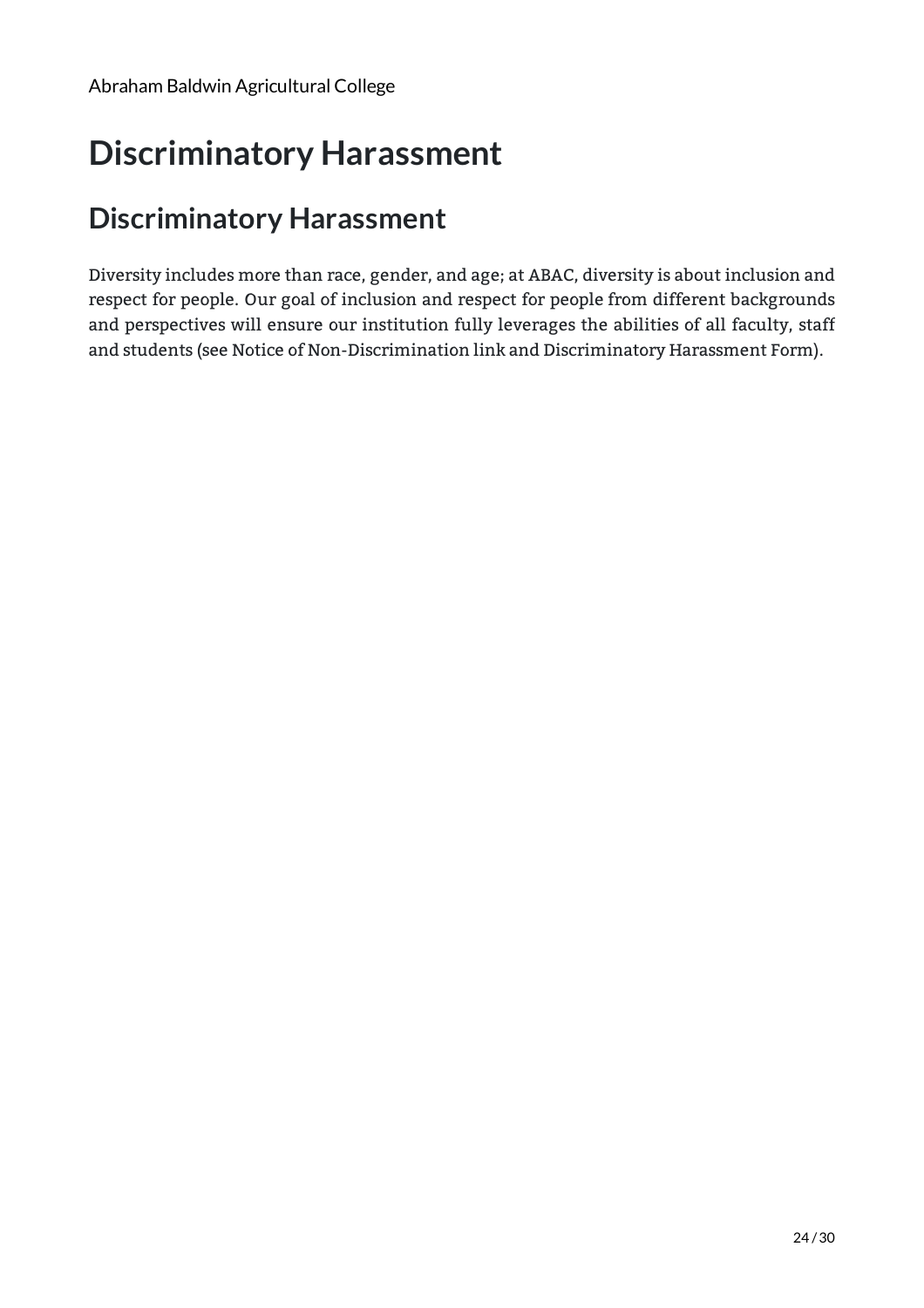# <span id="page-24-0"></span>**Sportsmanship Policy**

## **Sportsmanship Policy**

#### Visit [https://www.njcaa.org/](file:///pages/null)

Coaches, players, and institutional personnel must remember that they are representatives of an institution of higher learning, its faculty, administration, and student body. As such, they are expected to conduct themselves in a manner which would reflect credit on their team, institution, region and the NJCAA. Student-athletes, coaches and institutional personnel who are representing the NJCAA or NJCAA member colleges are subject to all NJCAA rules, regulations and penalties as stated in the NJCAA Handbook as well as local, state and federal laws. Inappropriate and unacceptable behavior by coaches, players or institutional personnel will not be tolerated before, during, or after contests; at the hotel or in public while representing their college. Unacceptable forms of behavior include, but are not limited to:

- Fighting.
- Taunting.
- $\bullet$  Inappropriate celebration.
- Disrespectful attitude toward opponents, officials, tournament administrators.
- Use of profane and vulgar language.
- Use of drugs and/or alcohol, tobacco (including but not limited to e-cigarettes, vaping, etc.).
- Disrespectful attitude toward host hotel personnel.
- Unlawful activities.
- Physical abuse or damage to college property or host hotel property.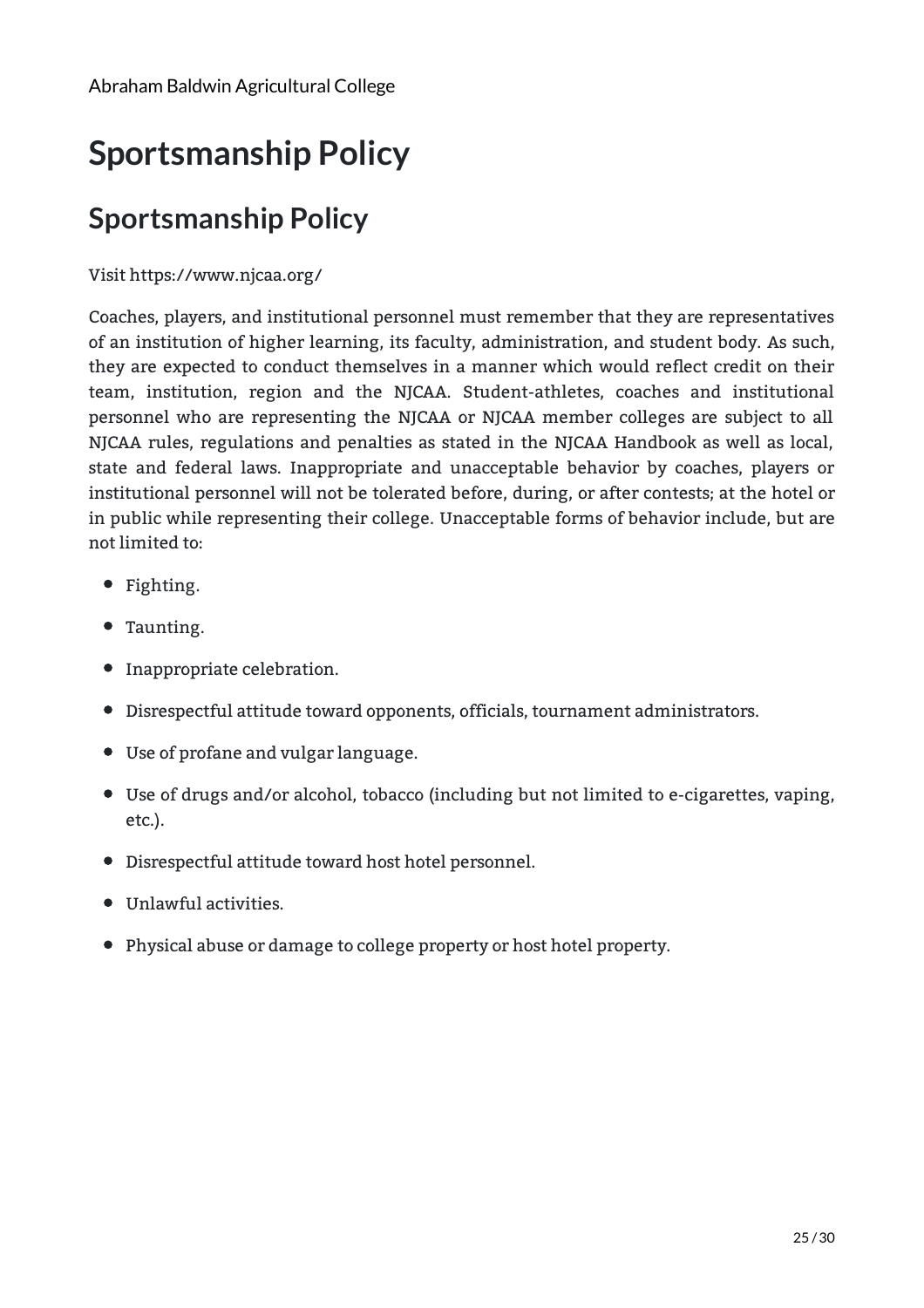# <span id="page-25-0"></span>**NJCAA Information**

National Junior College Athletic Association (NJCAA) Information

Visit <https://www.njcaa.org/>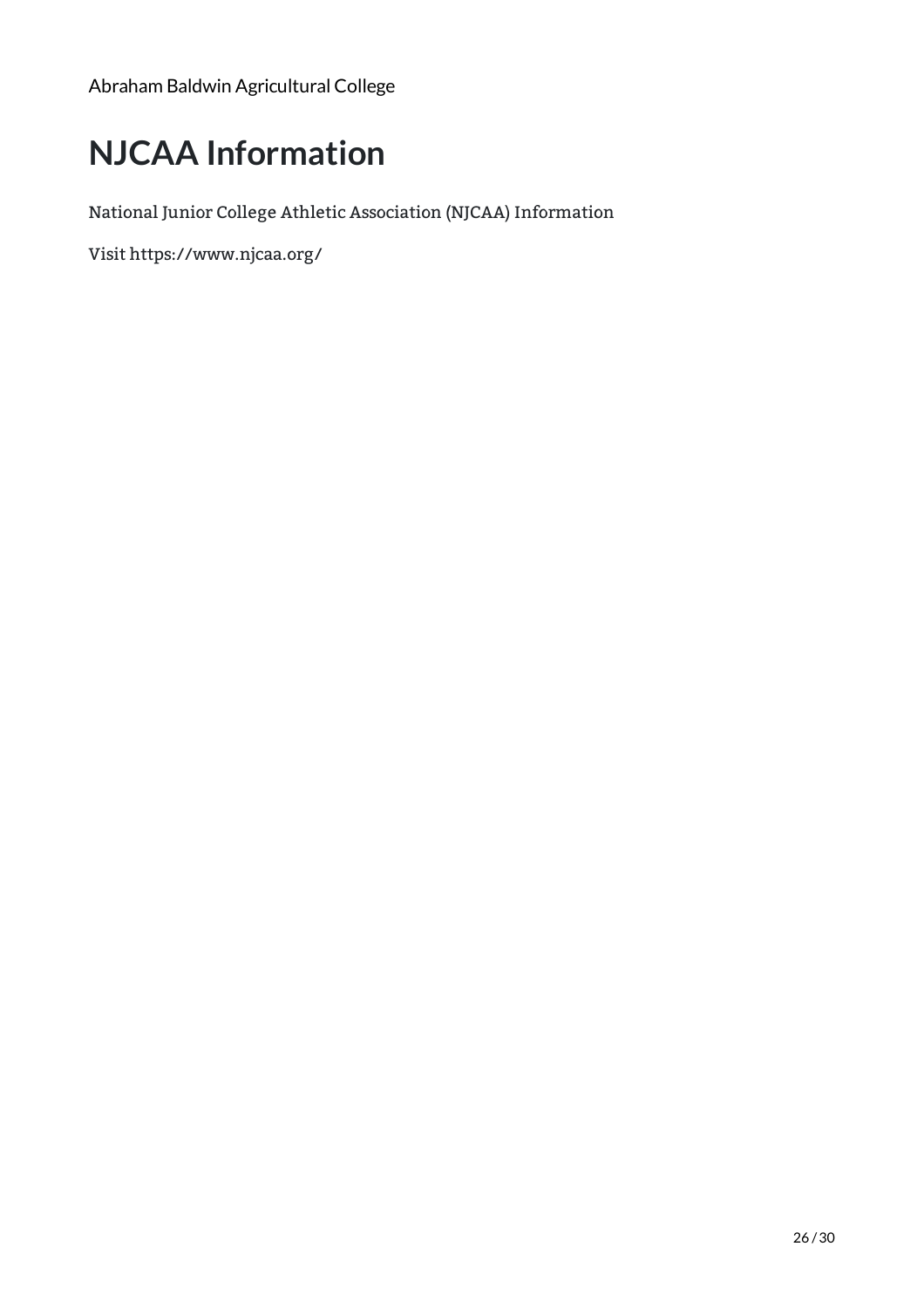## <span id="page-26-0"></span>**Academic Support Center Resources**

### **Academic Support Center Resources**

The Academic Support Center is made up of various services and programs created to empower students to achieve their full academic potential during their time at ABAC. In addition to an academic advisor, students will also have access to an academic support counselor, an ally and guide to help navigate the college roadmap from orientation to graduation. (see <https://www.abac.edu/academics/academic-support/>).

Email: [asc@abac.edu](mailto:asc@abac.edu)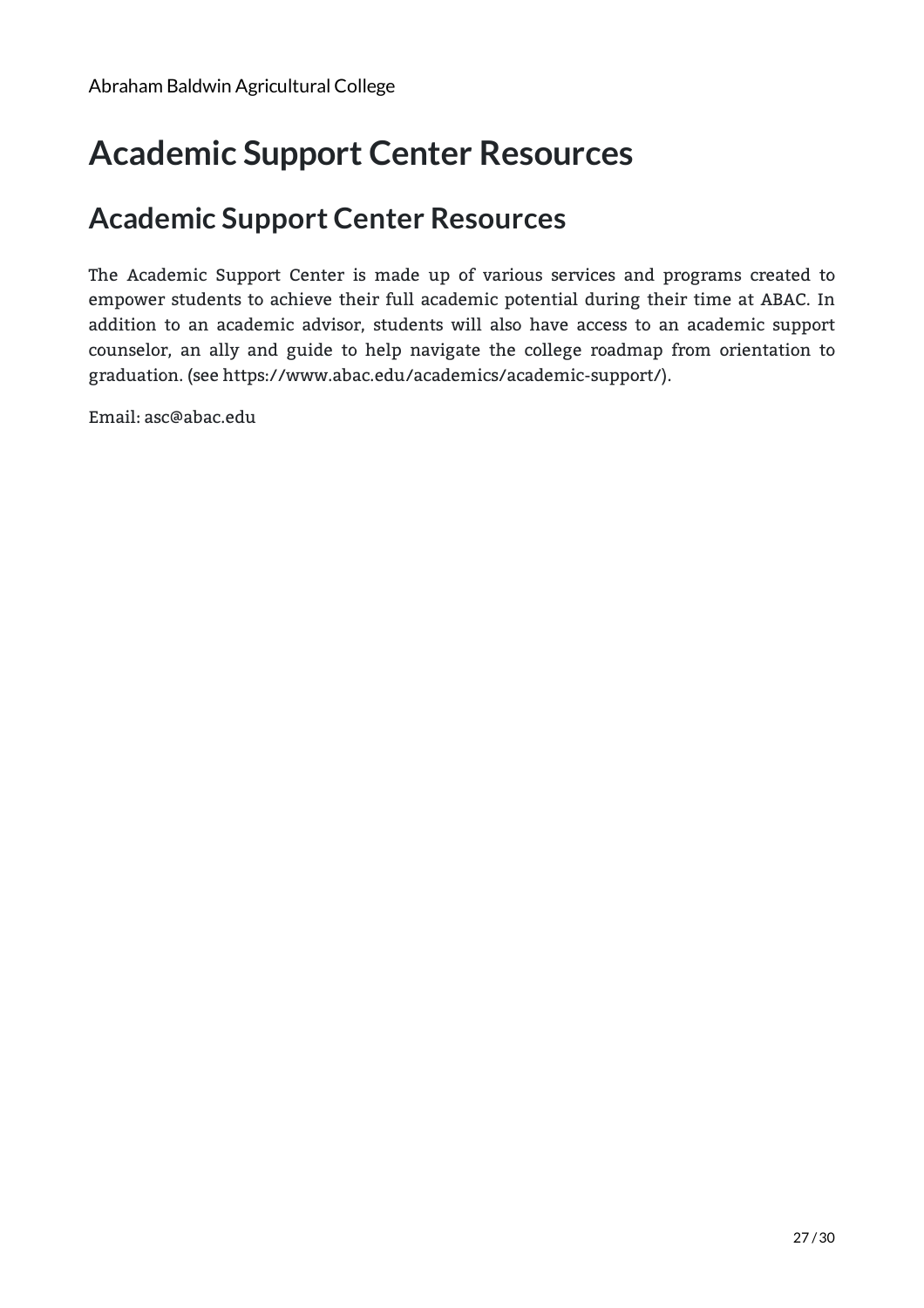# <span id="page-27-0"></span>**Team Information and Rules**

## **Team Information and Rules**

Individual sport head coaches will develop a set of team rules that fit the mission of their respective program, the athletic department, and the College. The student-athletes will sign a team rules form stating they have received and are aware of all team rules.

Only NJCAA eligible athletes who have had a current physical, have completed and signed each form in the Sports Ware Online (SWOL) eligibility packet, and who have current primary health insurance coverage may participate in ABAC Athletics practices and workouts. Any student-athlete who drops below the 12-hour enrollment will not be allowed to compete and may not be able to continue practicing with the team or participate in intercollegiate sports-related activities. In consideration of my membership on this team, and my participation in practices, games, tournaments, events, and activities, I agree to be bound by this 2021-22 Intercollegiate Student-Athlete Handbook and ABAC Team Rules and Expectations:

Signature Date

Signature of Parent/Guardian (if minor)

\_\_\_\_\_\_\_\_\_\_\_\_\_\_\_\_\_\_\_\_\_\_\_\_\_\_\_\_\_\_\_\_\_\_\_\_\_\_\_\_\_\_\_\_\_

\_\_\_\_\_\_\_\_\_\_\_\_\_\_\_\_\_\_\_\_\_\_\_\_\_\_\_\_\_\_\_\_ \_\_\_\_\_\_\_\_\_\_\_\_\_\_\_\_\_\_\_\_\_\_\_\_\_\_\_\_\_\_\_